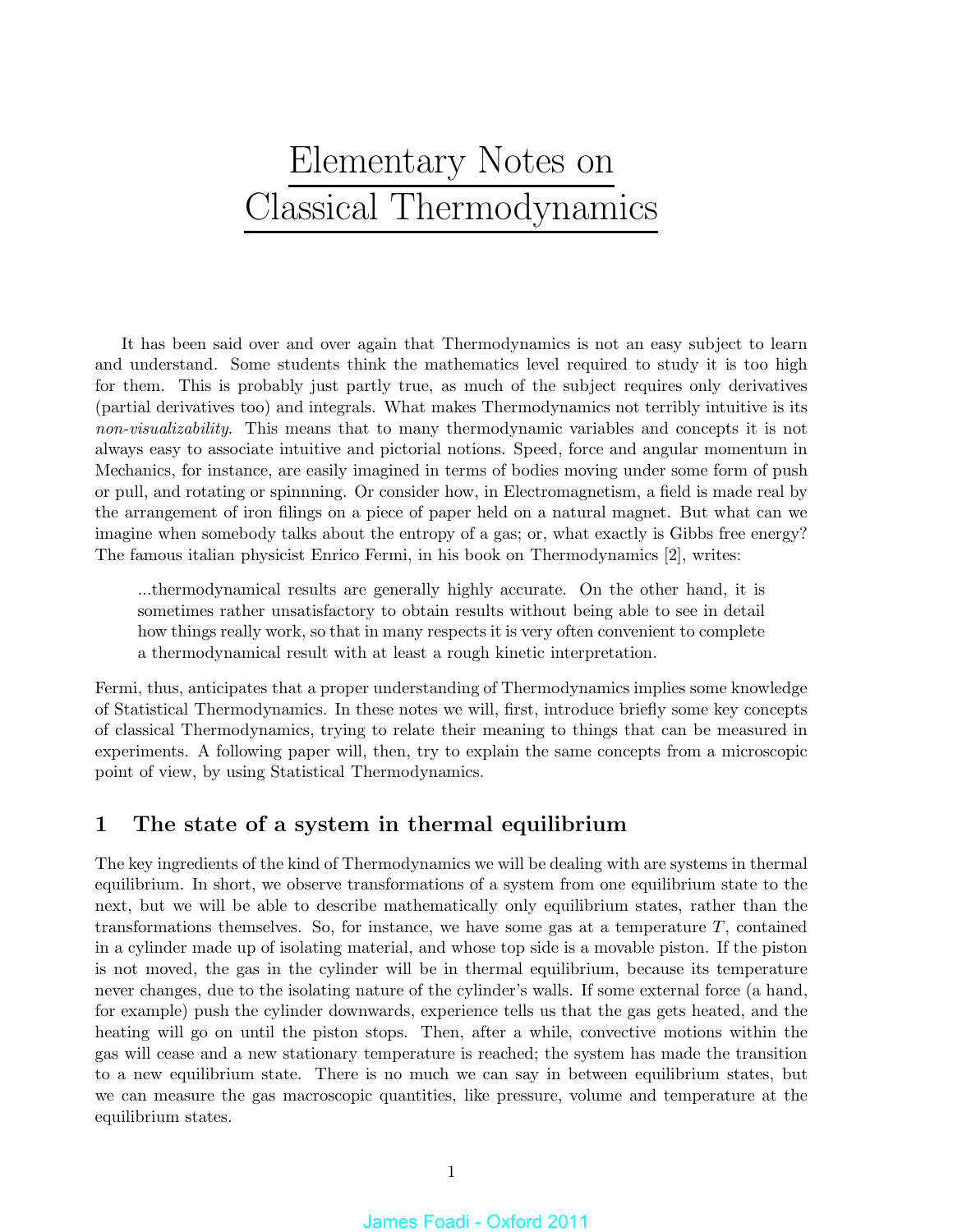A system in thermal equilibrium will be characterised mathematically through a so-called equation of state, which links pressure, volume and temperature of the system. This equation can be generally written as:

$$
f(p, V, T) = 0\tag{1}
$$

One of the better known systems in thermodynamic equilibrium is the *ideal gas*. The majority of the gases studied in introductory courses are well approximated by the ideal gas. What characterises this system is its equation of state, that can be written as follows,

$$
pV = nRT \tag{2}
$$

In this equation n is the number of gas moles and R is a universal constant known as *qas constant*; its value is 8.3145 JK<sup> $-1$ </sup>mol<sup> $-1$ </sup>.

### EXAMPLE 1.

Prove that the gas constant is measured in  $JK^{-1}mol^{-1}$ . Solution.

Before using the ideal gas equation to derive  $R$ 's dimensions, we need to be reminded about the various units used for the other variables in the equation. We have:

- p is measured in Pascals  $(Pa)$ . Given that pressure is force divided by area, a Pa is measured in Newtons (N) divided by square meters,  $Pa = Nm^{-2}$ ;
- $V$ , the volume, is obviously measured in cubic meters,  $m^3$ ;
- $\bullet$  *n* is the number of moles, which we simply indicate as mol;
- T, the absolute temperature, is measured in Kelvin degrees, K.

We can now use the ideal gas equations to derive  $R$  units. First of all,

$$
pV = nRT \quad \Rightarrow \quad R = \frac{pV}{nT}
$$

Therefore,

$$
[R] = \left[\frac{pV}{nT}\right] = \frac{[p][V]}{[n][T]} = \frac{\text{Nm}^3}{\text{m}^2 \text{mol K}} = \frac{\text{Nm}}{\text{K mol}}
$$

N times m equals work's unit, i.e. joules, J. Thus, eventually,

$$
[R] = \frac{J}{K \text{ mol}} \equiv JK^{-1} \text{mol}^{-1}
$$

### EXAMPLE 2 (from reference [1]).

Using equation (2) find out what pressure is exerted by 1.25 g of nitrogen gas in a flask of volume  $250$  mL, at  $20^{\circ}$ C.

Solution.

The pressure is readily obtained by re-arranging equation (2):

$$
p = \frac{nRT}{V}
$$

Now, 1 mol of nitrogen gas (whose formula is  $N_2$ ) has a molar mass equal to 28.02 g mol<sup>-1</sup>. Therefore 1.25 g of this gas corresponds to  $1.25/20.02=0.04461$  mol. Also, given that 1L equals a volume of  $1dm^3=10^{-3}m^3$ , 250 mL equals  $250 \times 10^{-6}m^3$ . To finish, if we assume that the absolute zero lies at -273◦C, 20◦C correspond to 293 K. Replacing all these numbers into the above equation, we obtain:

$$
p = \frac{0.04461 \times 8.3145 \times 293}{250 \times 10^{-6}} = 434717 Pa \approx 435 kPa
$$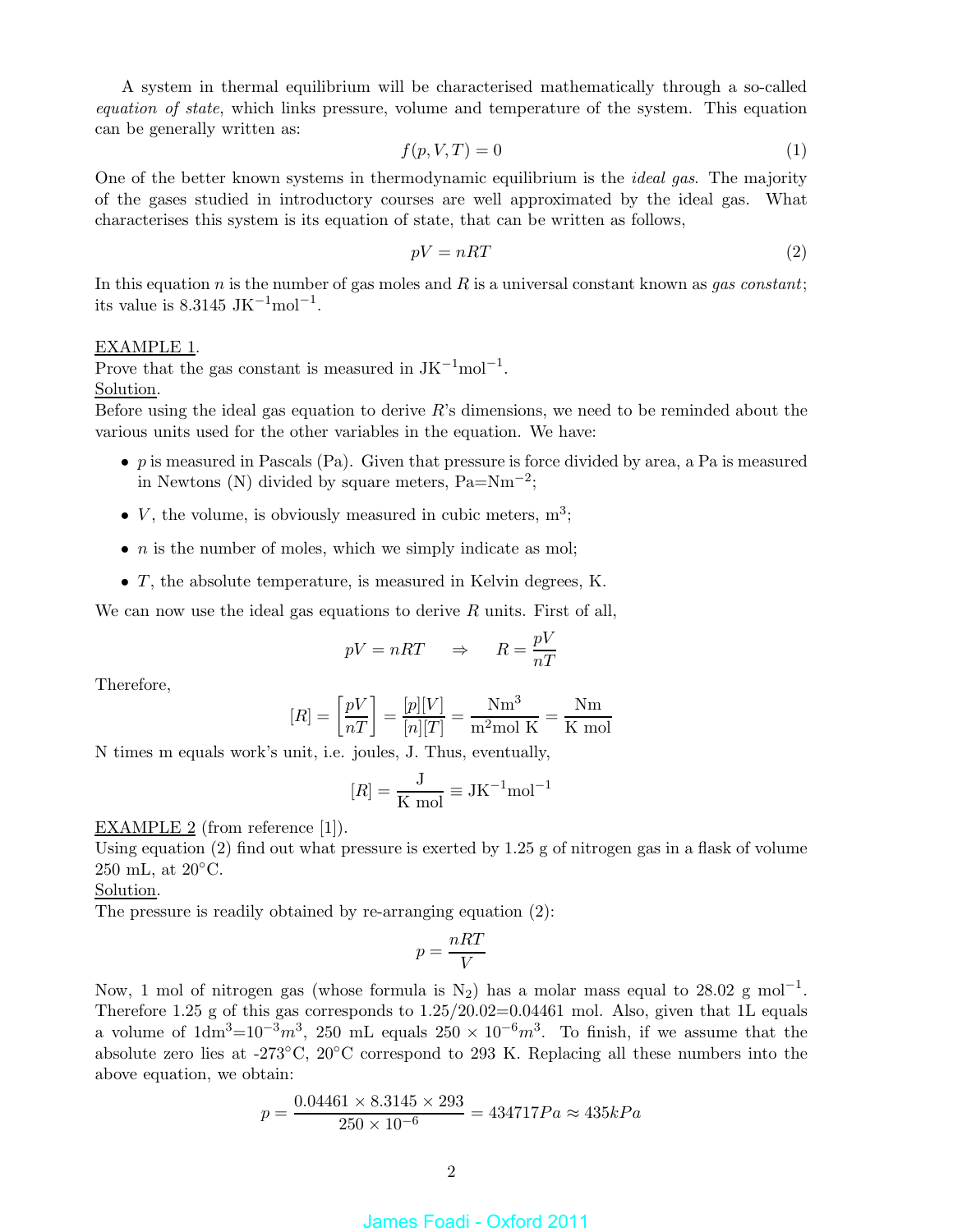

Figure 1: Thermodynamics system + surroundings. Conventions are normally adopted to define the sign of work done on the system and heat received by the system; we will define them both as positive.

# 2 The first law of Thermodynamics

Thermodynamics has a wide scope because the concept of thermodynamic system is a very general one. We can basically assume that any object, or group of objects, that can be separated well enough from the rest of the universe, forms a *system*. Once a system is defined, the rest of the universe is automatically defined as the *surroundings* (see Figure 1). System and surroundings form the whole of the universe:

### $SYSTEM + SURROUNDINGS = UNIVERSE$

The system can exchange energy with the surroundings. This energy can be exchanged as either work or heat. A convention is normally adopted to define the sign of both work and heat. We will follow a definition according to which the heat received by the system, and the work done by the surroundings on the system are both positive quantities. Why do we need this convention? Because we have to balance these quantities to find out whether energy has been gained or lost by the system. The energy of the universe is conserved, it is a constant quantity; therefore if the system increases its energy, this has to be provided by the surroundings, either as heat or work. This is, in a nutshell, the *first law of Thermodynamics*,

# the variation of energy of a system, due to the exchange of heat and work with the surroundings, has to balance the variation of energy of its surroundings, so that the energy in the universe is left unchanged

If we indicate with  $\Delta U$  the variation of system energy, then the first law can be quantitatively expressed as,

$$
\Delta U = Q + W \tag{3}
$$

Some few words on the nature of the heat received by the system are needed here. In Mechanics we have been used to consider work as a vehicle to carry energy. For instance, work can be done to raise a stone from the sea level to a 100 meters; as a consequence the stone has now a potential energy higher than before. A furher proof that work is energy comes from its measure units, that is joules. Heat is, as far as we know, measured in calories (cal). It was once believed to be a sort of fluid. But a brilliant series of experiments by James Joule at the beginning of the nineteenth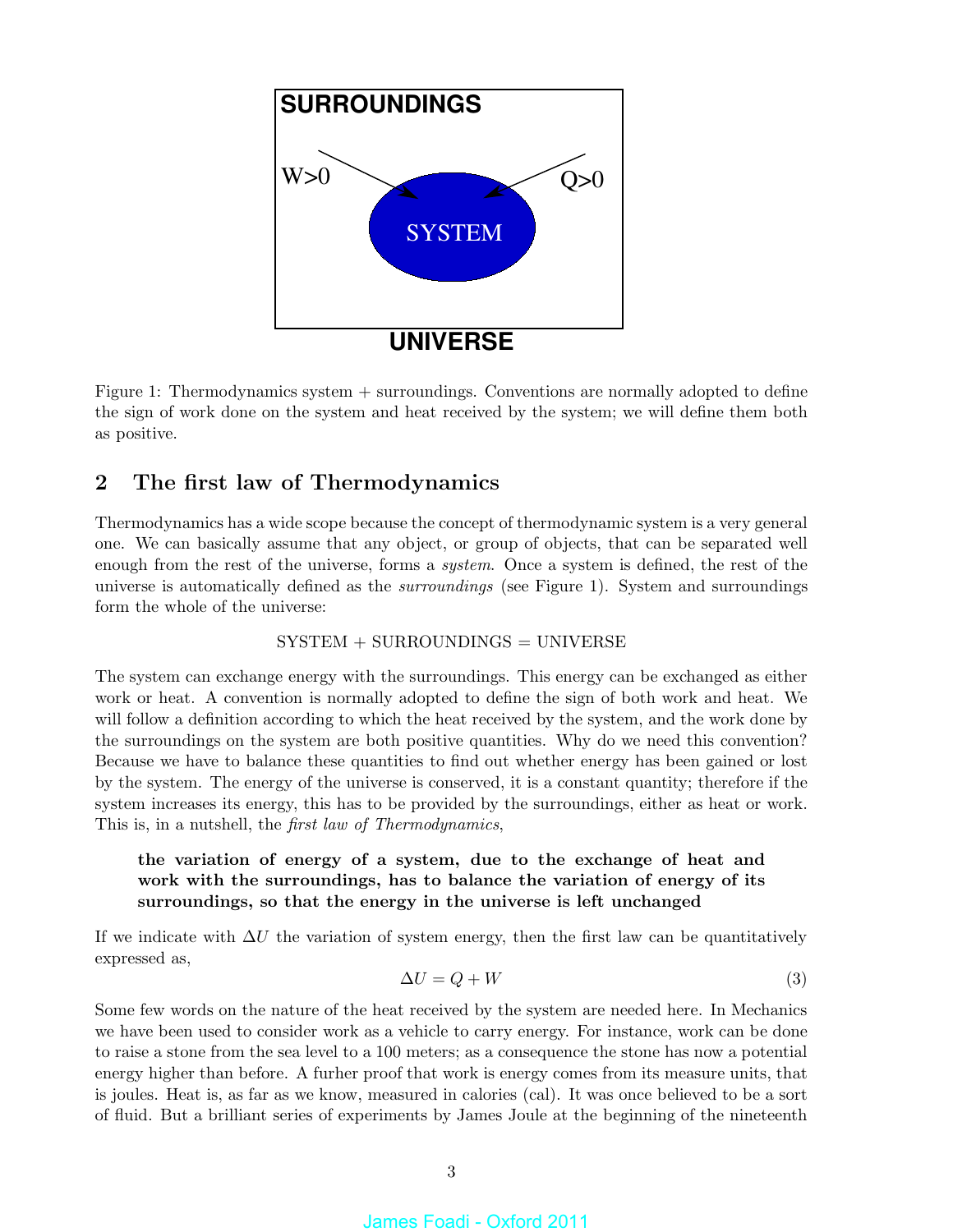century established, beyond any doubt, that heat is another vehicle for energy. It, too, should be measured in joules. In fact Joule found the energy equivalent of a calorie,

$$
1 \text{ cal} = 4.186 \text{ J} \tag{4}
$$

Let us, now, briefly comment equation (3). That equation is about energy change. We can think of the system as possessing a certain amount of energy due to various processes which are taking place inside it. It is important to understand that in Thermodynamics we are not interested to the energy acquired or lost by the system as a consequence of overall rotational or translational motion; this is, really, the realm of Mechanics. We can rather talk of an *internal energy* that the system has as a result of the numerous micro-processes happening inside it. We do not need to be concerned with the exact nature of these processes, as this would require a deepening of the molecular nature of the system (and thus an exploration of Statistical Thermodynamics). We can be happy enough by thinking of a system as possessing internal energy,  $U$ , whose variation obeys equation  $(3)$ . In this way we will never know the exact value of U in the system, but this is of no interest to us, as only energy variations can be measured by thermodynamic experiments.

### EXAMPLE 3 (from reference [1]).

Nutritionists are interested in the use of energy by the human body, and we can consider our own body as a thermodynamic system. Calorimeters have been constructed which can accomodate a person to measure (nondestructively) their net energy output. Suppose in the course of an experiment a person does 622 kJ of work on an exercise bicycle and loses 20 kcal of energy as heat. What is the change in internal energy of the person?

### Solution.

The first thing to do is to translate calories into joules. Using equation (4),

$$
4.186 \frac{\text{J}}{\text{cal}} \times 20 \times 10^3 \text{ cal} = 83.72 \text{ kJ},
$$

i.e. 20 kcal are equivalent to 83.72 kJ. The system (the person who is cycling) is doing work, not receiving work. Therefore, using our sign convention,  $W = -622$  kJ. Also the heat is given to the surroundings, so that  $Q = -83.72$  kJ. Through equation (3) we can calculate the variation in internal energy of the human body,

$$
\Delta U = -622 - 83.72 = -705.72
$$

as being -705.72 kJ. Thus the person's internal energy decreases of 705.72 kJ.

The internal energy is a *state property* of the system. It does not depend on how the system evolved into a given state (how it was prepared). The same cannot be said, for example, of the work and heat received by the system. These are quantities depending very much on the way the system was taken to a given state. For instance, a gas inside a cylinder could go from state  $(p_1, V_1, T_1)$  to state  $(p_2, V_2, T_2)$  by maintaining a constant volume (that is, only heat is exchanged with the surroundings) until the very end of the transformation, by insulating the cylinder to avoid heat to be exchanged with the surroundings (adiabatic transformation, only work is exchanged with the surroundings), or with a combination of the previous two transformations. We can clearly see how the system is taken to the same final state  $(p_2, V_2, T_2)$  by providing different amounts of work and heat. This difference in behaviour between the internal energy on one side, and work and heat on the other, is mathematically described when variations of these quantities are considered. The first law of Thermodynamics will, then, be written as,

$$
dU = \delta Q + \delta W \tag{5}
$$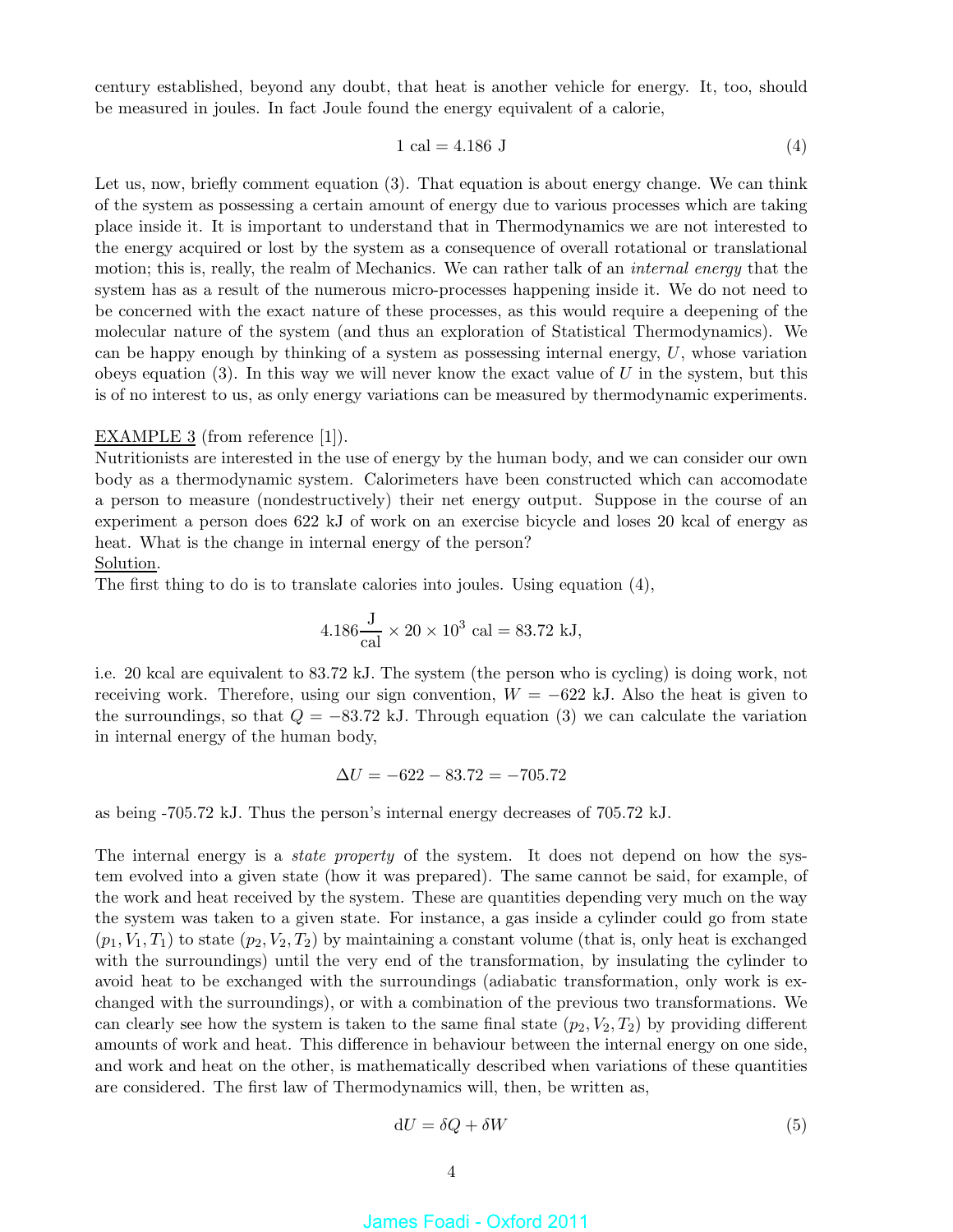

Figure 2: Two different paths are followed to take an ideal gas from state  $(p_1, V_1)$  to state  $(p_2, V_2)$ . The first corresponds to an isotherm transformation and, in the picture, goes from 1 straight to 2. The second is made up of two separate transformations, one going from 1 to 3 (isochoric) and one going from 3 to 2 (isobaric).

and both the d and  $\delta$  symbols will indicate infinitesimal variations, and therefore follow the standard rules of differential calculus, but  $\delta$  will point out to a variation depending on the way the transformation is carried out. A simple quantitative example of what has just been said can be made using reversible transformations in an ideal gas [3] (see Figure 2). Let us consider the gas enclosed in the usual cylinder with the piston. At the beginning the state is described by pressure  $p_1$ , volume  $V_1$  and temperature  $T_0 \equiv p_1 V_1/(nR)$ , as given by the equation of state. The gas can, then, transform to a final state  $(p_2, V_2, T_0)$  in two ways, either with an isotherm (constant temperature) transformation, or with the combination of an isochoric (constant volume) and an isobaric (constant pressure) transformation where the intermediate temperature varies, but reaches a final value  $T_0$ . In both cases, the infinitesimal work done by the surroundings on the system has to be defined as a positive quantity (remember our convention). Now, when the gas expands its infinitesimal volume variation is a positive quantity. The surroundings volume variation is, correspondingly, a negative quantity. Thus, given that pressure is a positive quantity, the infinitesiaml work has to be defined as,

$$
\delta W = -p \mathrm{d} V \tag{6}
$$

We can, at this point, calculate the work for both transformations. For the isothermal one,

$$
W_A = -\int_{V_1}^{V_2} p \mathrm{d}V = -nRT_0 \int_{V_1}^{V_2} \frac{\mathrm{d}V}{V} = -nRT_0 \ln\left(\frac{V_2}{V_1}\right)
$$

A different value for the work taking the gas from 1 to 2 is obtained by the isochoric + isobaric transformations,

$$
W_B = -\int_{V_1}^{V_1} p \mathrm{d}V - \int_{V_1}^{V_2} \frac{nRT_0}{V_2} \mathrm{d}V = 0 - nRT_0 \frac{V_2 - V_1}{V_2} = -nRT_0 \frac{V_2 - V_1}{V_2}
$$

where we have used, again, the equation of state to calculate the final pressure as  $nRT_0/V_2$ . Given that  $\ln(V_2/V_1) \neq (V_2 - V_1)/V_2$ , we easily deduce that  $W_A \neq W_B$ . We should not be surprised to find here a negative value for work; in an expansion from volume  $V_1$  to volume  $V_2$ the gas is actually doing work on the surroundings and, due to our convention, this work has to be considered as negative because it takes internal energy away from the system.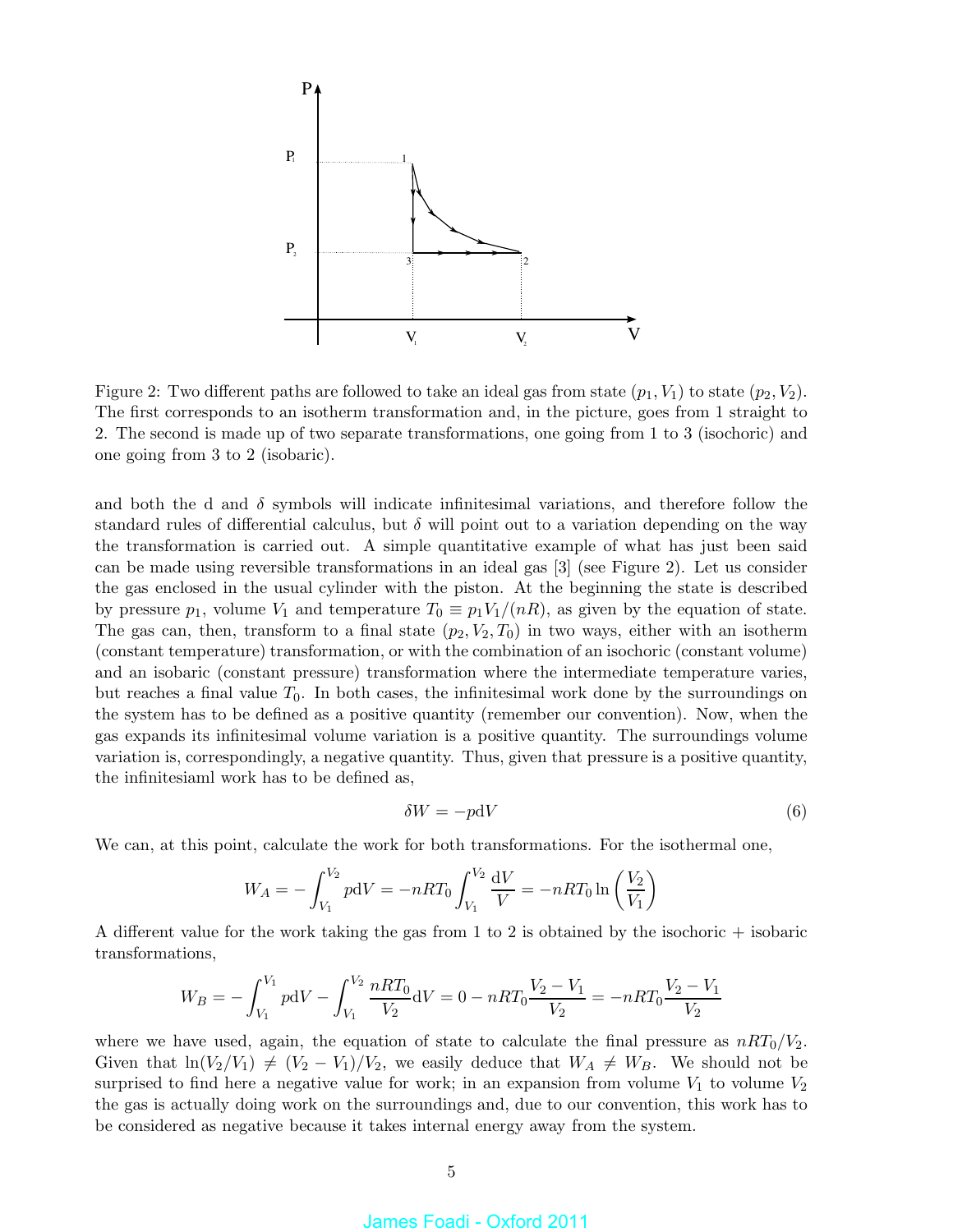# 3 Heat capacity

So far we have introduced heat as a quantity related to energy, but we have spent not many words on it. We relate heat to our sensory perception of hot and cold objects, but we need an objective way of measuring it. An interesting and important physical observation which comes into place here is that if we provide an equal amount of heat to two bodies with same volumes but different materials, then the increase of temperature will in general be different in the two bodies. The same can be observed with bodies of a same material but with different volumes. We could, then, use such a temperature variation to have a quantitative measure of the heat administered to a body. In order to do so we will need to choose a representative substance and certain fixed conditions that are easily reproducible. This is, in truth, how the calorie is defined; it is the amount of heat needed to increase the temperature of a gram of pure water, at atmospheric pressure, from 14◦C to 15◦C. The heat over temperature ratio, which is a key factor in the definition of heat measuring unit, is an important quantity in Thermodynamics. In general, the heat capacity (or thermal capacity) of a body is, by definition, the ratio  $(\delta Q/dT)$  between an infinitesimal quantity of heat absorbed by the body and the related, infinitesimal increase of its temperature. When the temperature changes its value the system changes its state. The heat dispersed or absorbed in this process depends, as we have seen, on the specific way in which the transformation has occurred. It is of no surprise, then, to discover that the heat capacity will be different according as to whether the body is heated at constant volume or at constant pressure; heat capacities corresponding to these two cases will be denoted, respectively, as  $C_V$  and  $C_p$ . Through the mathematical expression of the first law of Thermodynamics, heat capacities can be related to the internal energy. Let us consider the usual gas example, with work expressed as  $\delta W = -p dV,$ 

$$
dU = \delta Q - p dV
$$

If we choose V and T as the independent variables (remember that the three variables defining the gas' state are not all independent, due to the equation of state), then  $U$  will depend on them and,

$$
dU = \left(\frac{\partial U}{\partial T}\right)_V dT + \left(\frac{\partial U}{\partial V}\right)_T dV
$$

where the subscripts outside the parenthesis indicate that the variations are performed with that particular variable kept constant. By replacing this last expression for  $dU$  in the previous one we obtain,

$$
\left(\frac{\partial U}{\partial T}\right)_V dT + \left(\frac{\partial U}{\partial V}\right)_T dV = \delta Q - p dV
$$

$$
\delta Q = \left(\frac{\partial U}{\partial T}\right)_V dT + \left[p + \left(\frac{\partial U}{\partial V}\right)_T\right] dV \tag{7}
$$

or,

An expression of heat capacity at constant volume can now be readily obtained by using its definition and relation (7),

$$
C_V \equiv \left(\frac{\delta Q}{dT}\right)_{dV=0} = \left(\frac{\partial U}{\partial T}\right)_V \frac{dT}{dT}
$$

$$
C_V = \left(\frac{\partial U}{\partial T}\right)_V
$$
(8)

Thus,

The expression for the heat capacity at constant pressure can be derived in a similar way. The final result is,

$$
C_p = \left(\frac{\partial U}{\partial T}\right)_p + p\left(\frac{\partial V}{\partial T}\right)_p\tag{9}
$$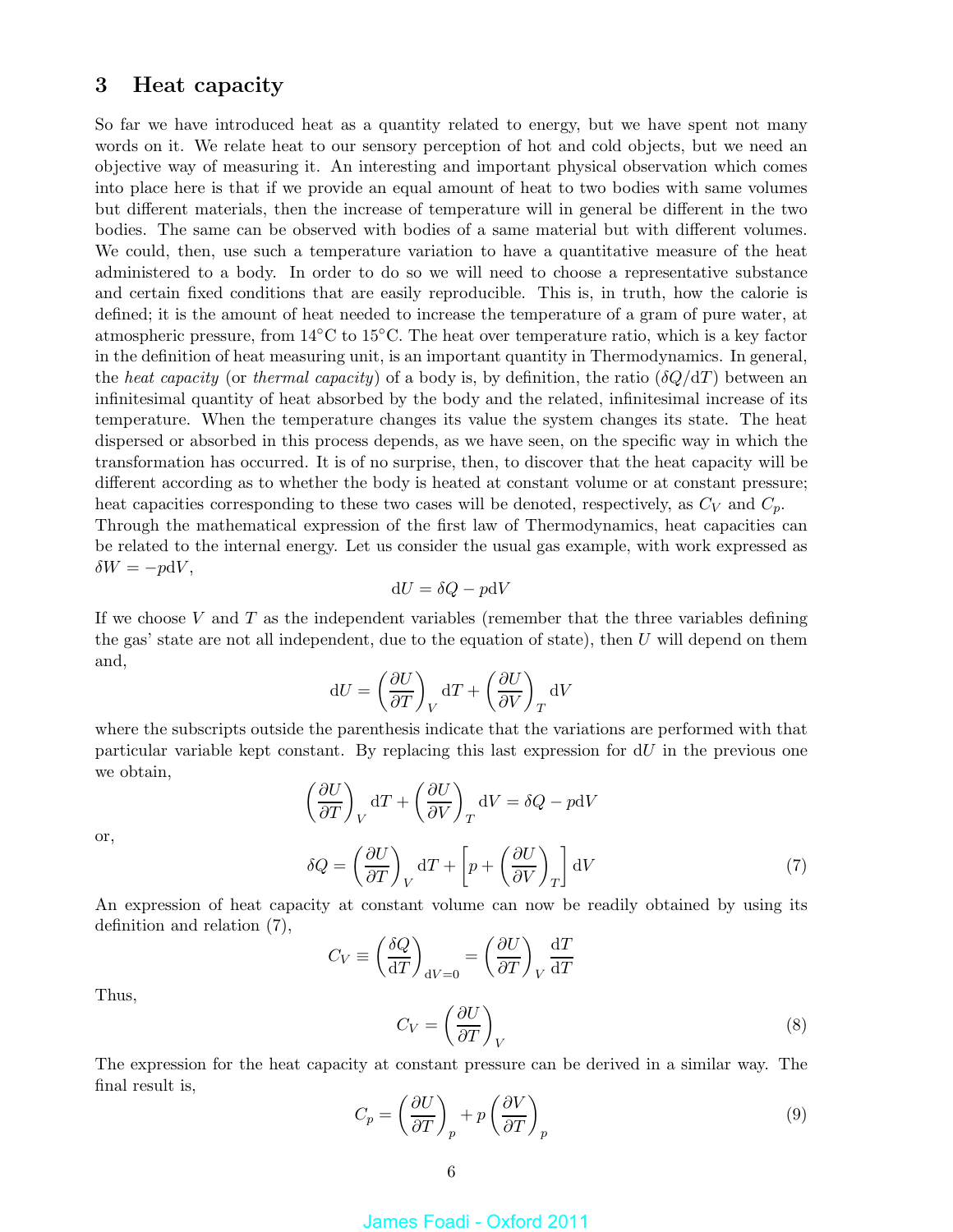

Figure 3: Schematic diagram showing Joule experiment for proving that  $U = U(T)$  for an ideal gas.

### EXAMPLE 4.

Prove that, for an ideal gas, the difference between heat capacities at constant pressure and volume equals the gas constant, i.e.,

$$
C_p - C_V = R \tag{10}
$$

Solution.

In order to prove this important result we have to introduce, first, another key feature of ideal gases:

### for an ideal gas the internal energy depends only on temperature

Although the above finding can be rigorously proved using the second law of Thermodynamics, we will introduce it using a simplification of an experiment actually performed by Joule (see Figure 3). Two containers, A and B, connected by a pipe are immersed in the water of a calorimeter. At the beginning of the experiment a certain amount of gas fills copletely chamber A. The gas cannot diffuse through to chamber B because of a stopcock in the connecting tube. After the gas in A has settled, and the whole system has reached thermal equilibrium, the stopcock is opened and the gas is allowed to flow freely from A to B. We wait until the system settles to a new thermal equilibrium and then measure any temperature change. No variation in temperature is observed, i.e. the heat given or absorbed by the A+B system is null. Using the first law of Thermodynamics, equation (3), we deduce that,

$$
\Delta U = W
$$

At the beginning of the experiment the volume of the whole system is  $V_A + V_B$  because, although the gas was initially contained only in A, yet the whole A+B system is contained in the calorimeter. At the end of the experiment the volume is still  $V_A + V_B$ , i.e. it is unchanged. Therefore the system has done no work on the surroundings and vice versa,  $W = 0$ . The first law turns thus into,

$$
\Delta U=0
$$

The above equation means that the internal energy (due to all molecules of the gas) has not changed. If we, now, focus on the gas we can notice that a change in the gas volume (from  $V_A$  to  $V_A + V_B$ ) has no bearings on its internal energy. Before the experiment was performed we might have assumed, quite generally, that the internal energy of the gas depended on two variables (the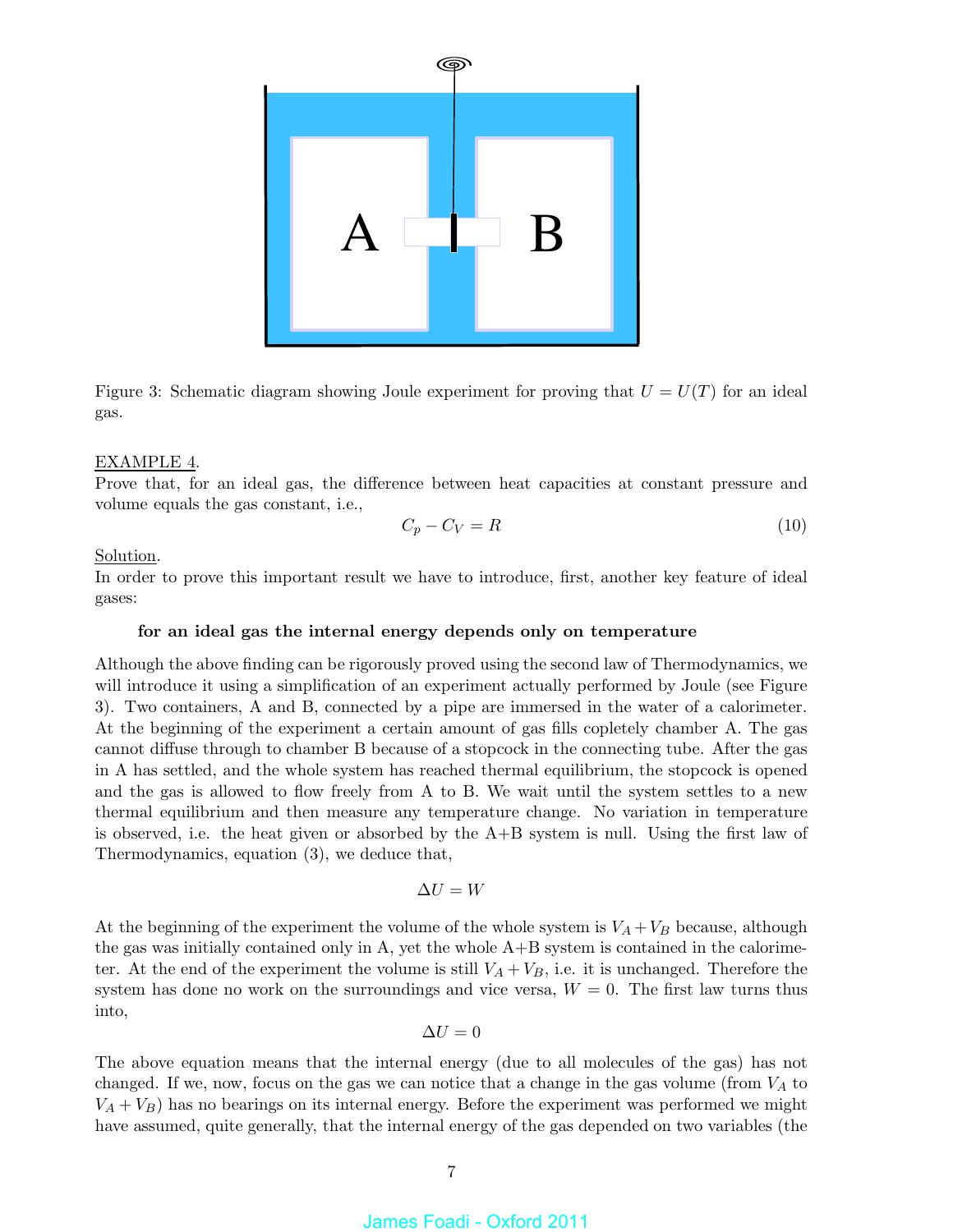

Figure 4: Adiabatic expansion of an ideal gas in a thermally insulated cylinder.

third is constrained by the gas equation), say  $T$  and  $V$ . But, given that no change in internal energy is observed for a change in volume, we deduce that the internal energy does not depend on  $V, U = U(T)$ : the energy of an ideal gas is a function of the temperature only. Let us now proceed to prove what the problem asked as to do. Using relation  $(8)$  (without V subscript given that, as we have just seen,  $U$  depends on  $T$  only) in the first law we have,

$$
dU = \delta Q - p dV \quad \Rightarrow \quad \delta Q = C_V dT + p dV \tag{11}
$$

Let us now consider the equation of an ideal gas for one mole of substance,

$$
pV = RT
$$

and let us differentiate it,

$$
p\mathrm{d}V + V\mathrm{d}p = R\mathrm{d}T
$$

Replacing this in (11) we get:

$$
\delta Q = C_V dT + RdT - Vdp
$$
  

$$
\downarrow
$$
  

$$
\delta Q = (C_V + R)dT - Vdp
$$
 (12)

By definition,  $C_p = (\delta Q/dT)_p$ , where the subscript means that there is no pressure variation,  $dp = 0$ . From equation (12) we obtain, then,

$$
C_p = C_V + R
$$

which is what we wanted to prove.

# 4 The adiabatic transformation

In an *adiabatic* transformation there is neither heat transmission nor heat absorption, the system is thermally insulated. In order to find out how pressure and volume are related in an adiabatic transformation, let us focus on an adiabatic gas expansion (see Figure 4). To avoid heat exchange with the surroundings, the gas can be considered enclosed in a cylinder whose walls are thermally insulated. At the beginning the gas, at temperature  $T_{ini}$ , fills a volume  $V_{ini}$ ; after the expansion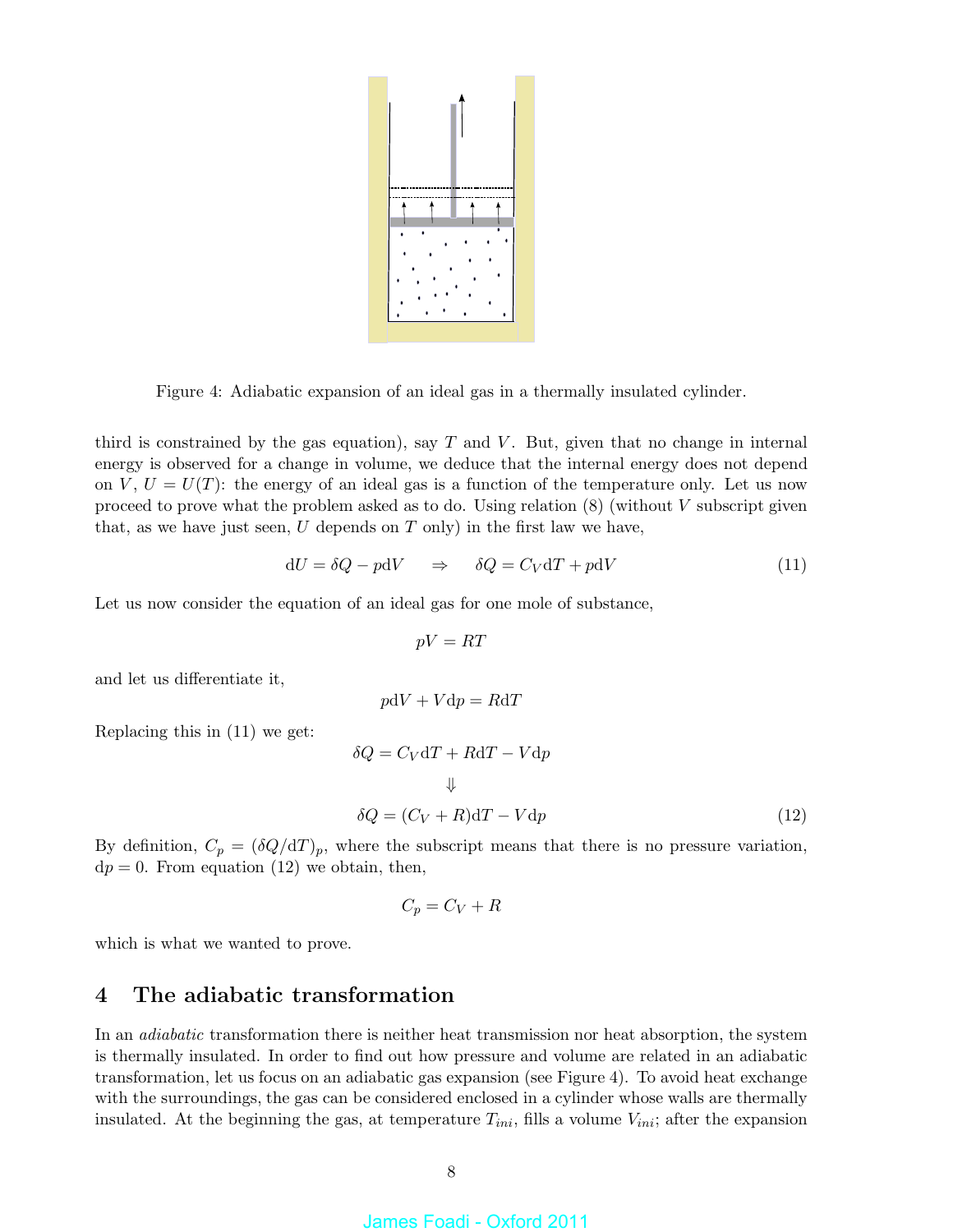has taken place the volume is  $V > V_{ini}$ , and the new temperature is T. We can use equation (11) to re-write the first law:

$$
\delta Q = C_V \mathrm{d} T + p \mathrm{d} V
$$

Now, the heat exchanged at any little step of the expansion is null, because this is adiabatic. Also, we can eliminate  $p$  through the equation of state (which is supposed to hold at any time during the transformation). Thus, the previous relation becomes,

$$
C_V \mathrm{d}T + RT\frac{\mathrm{d}V}{V} = 0
$$

where only one mole of gas is being considered. Finally, by dividing both members by  $C_VT$ , we get

$$
\frac{\mathrm{d}T}{T} + \frac{R}{C_V} \frac{\mathrm{d}V}{V} = 0
$$

The gas constant is given by  $C_p - C_V$  so that the quantity  $R/C_V$  becomes  $C_p/C_V - 1$ . It is customary to call  $\gamma \equiv C_p/C_V$ . Therefore the previous equation is re-written as,

$$
\frac{\mathrm{d}T}{T} + (\gamma - 1)\frac{\mathrm{d}V}{V} = 0\tag{13}
$$

The above equation is readily integrated, between  $T_{ini}$  and T and between  $V_{ini}$  and V, to give,

$$
\ln\left(\frac{T}{T_{ini}}\right) + (\gamma - 1)\ln\left(\frac{V}{V_{ini}}\right) = \text{const}
$$

$$
\Downarrow
$$

$$
\ln\left(\frac{T}{T_{ini}}\right) + \ln\left(\frac{V}{V_{ini}}\right)^{(\gamma - 1)} = \text{const}
$$

$$
\Downarrow
$$

$$
\ln\left[\frac{T}{T_{ini}}\left(\frac{V}{V_{ini}}\right)^{(\gamma - 1)}\right] = \text{const}
$$

Eventually, taking the exponential of both sides,

$$
TV^{(\gamma - 1)} = \text{const} \tag{14}
$$

Equation (14) is what we were looking for. Sometimes it is better to express the same transformation using pressure and volume, rather than temperature and volume. Using  $T = pV/R$  in the above equation leads us to:

$$
pV^{\gamma} = \text{const} \tag{15}
$$

with  $\gamma > 1$ , given that  $C_p$  is always larger than  $C_V$ . The difference between an isotherm,  $pV = \text{const}$ , and an adiabatic,  $pV^{\gamma} = \text{const}$ , transformation is the  $\gamma$ , a number always greater than 1. So, in a  $(p, V)$  diagram, the curves describing an adiabatic transformation will always be similar to hyperbolae, like the isotherms, but slightly steeper, due to  $\gamma$  (see Figure 5 for an example of that).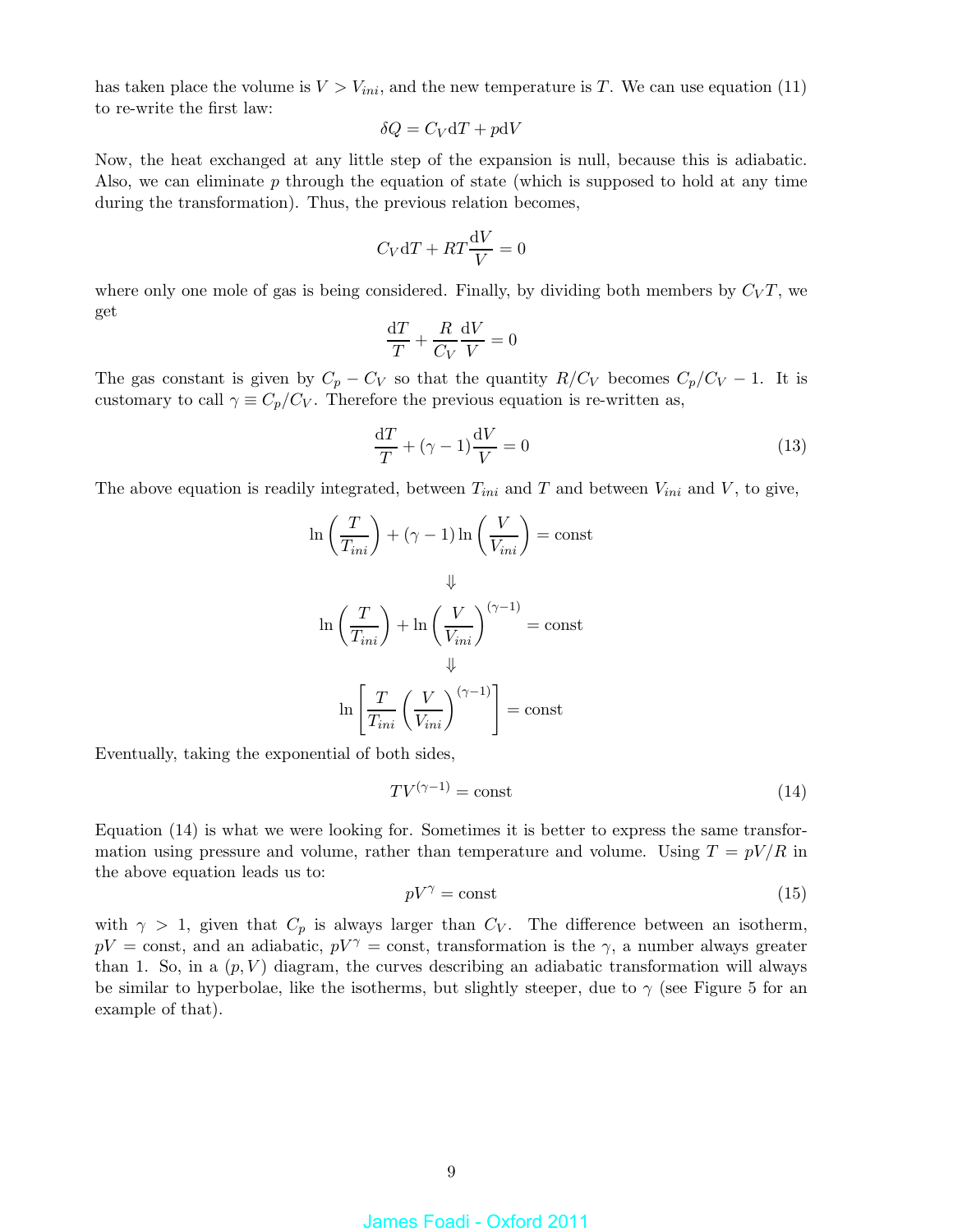

Figure 5: In this  $(p, V)$  diagram the full line corresponds to an isotherm transformation,  $pV = \kappa$ , while the dotted line corresponds to an adiabatic transformation,  $pV^{\gamma} = \kappa$ , with  $\gamma = 1.5$ . The adiabatic curve is markedly steeper than the isotherm one.

# 5 The efficiency of engines

The first law of Thermodynamics tells us that in any process the energy is conserved. We can convert heat into work, but during the process no further energy is created or lost. Scientists have been, and still are, particularly interested in how well a given quantity of heat can be transformed into useful work. Experience tells us that some, or a lot of, heat is never converted into work. This is where the second law of Thermodynamics comes into play. It has to do with engines (which convert heat into work and vice-versa) and their efficiencies. It is important that we define the concept of efficiency before discussing the second law in all its aspects.

A generic engine is an apparatus which operates between two heat reservoirs at two different temperatures, and which absorbs heat to produce some work (see Figure 6). The engine itself can be roughly identified with a substance operating in a cycle, i.e. the initial and final state of



Figure 6: Schematic representation of a generic engine. The engine E works by absorbing a quantity of heat  $Q_1$  from a hot reservoir, by producing work W and rejecting a quantity of heat  $Q_2$  into a cold reservoir.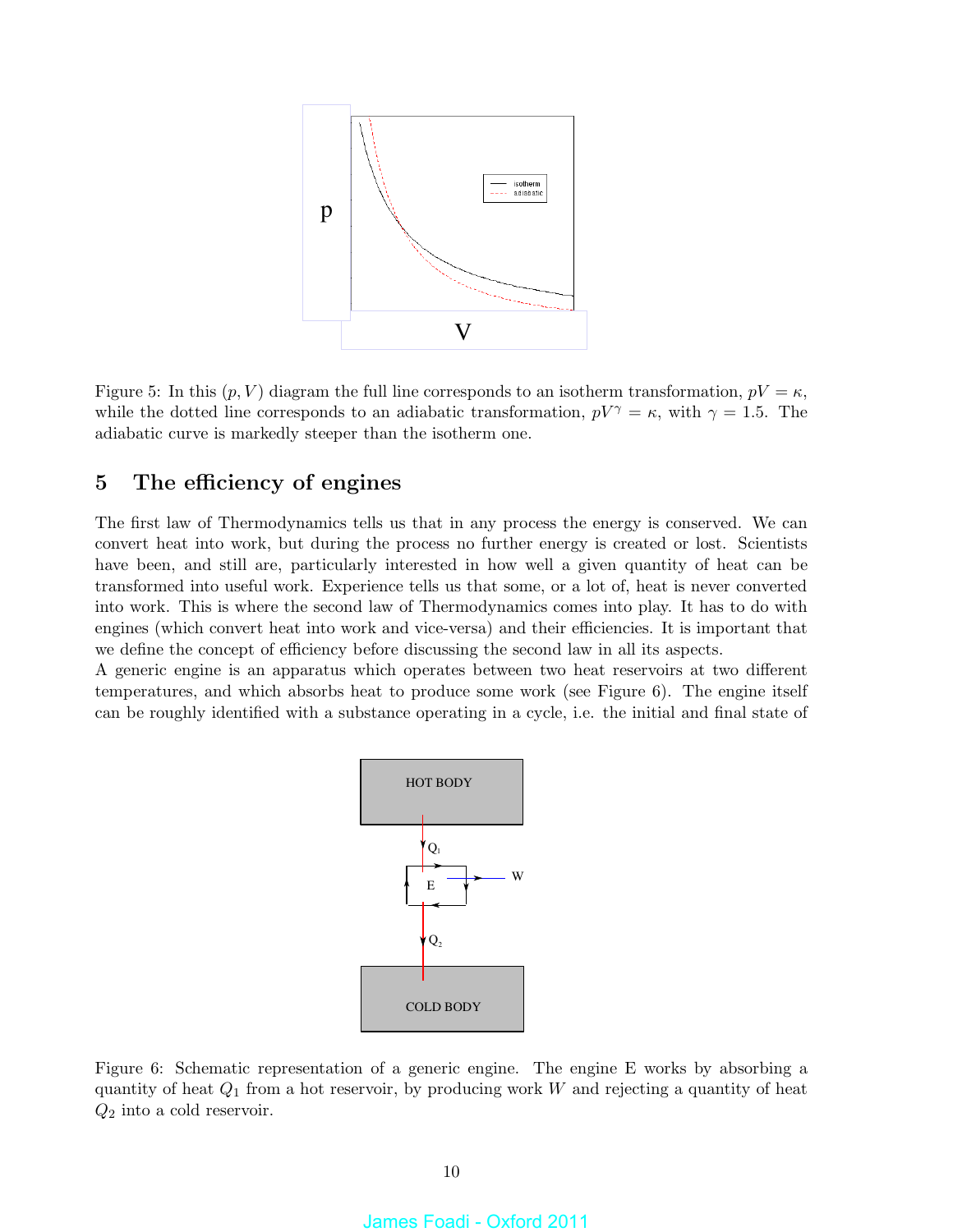

Figure 7: The Carnot cycle. During one cycle the engine has done positive work on the surroundings, equivalent to the shaded area.

this substance are the same. If W is the amount of work produced by the engine (according to our previous sign convention,  $-W$  is the work done by the surroundings on the engine), and if  $Q_1$ heat is absorbed from an hot reservoir, while  $Q_2$  heat is released to the cold reservoir, then the variation of internal energy of the engine is:

$$
\Delta U = Q_1 - Q_2 - W
$$

Given that the substance forming the engine operates in a cycle, the internal energy of the initial state is equal to the internal energy of the final state; it follows that  $\Delta U = 0$ . From the previous equation we obtain, thus, an important result,

$$
W = Q_1 - Q_2,\tag{16}
$$

i.e. the work produced by an engine is equivalent to the difference between the heat absorbed and the heat released to the reservoirs. To measure how well a certain amount of heat is transformed into work, or how well work is transformed into heat, the ratio between work done over heat absorbed is used. More specifically, using the notation previously introduced, the *efficiency*  $\eta$  of the engine is defined as:

$$
\eta \equiv \frac{W}{Q_1} \tag{17}
$$

or, using equation (16),

$$
\eta = 1 - \frac{Q_2}{Q_1} \tag{18}
$$

Quite often the efficiency is expressed as a percentage, i.e. the definition of equation (18) is multiplied by 100.

Among the many engines created by engineers or that can be designed, the *Carnot engine* plays a fundamental role in Thermodynamics. This is defined as any engine that operates between only two reservoirs and it is reversible, meaning that if the engine inverts its cycle, it will go through the same steps as in the direct cycle. The Carnot engine is made up of four transformations, two isotherms and two adiabatics, according to the scheme in Figure 7. The substance forming the essential part of the engine starts at volume  $V_A$  and temperature  $T_1$ . Then it undergoes an isotherm expansion up to volume  $V_B$ , by accepting an amount of heat  $Q_1$ . At this point the system is thermally insulated and the expansion continues to volume  $V_C$ ; this is, obviously, an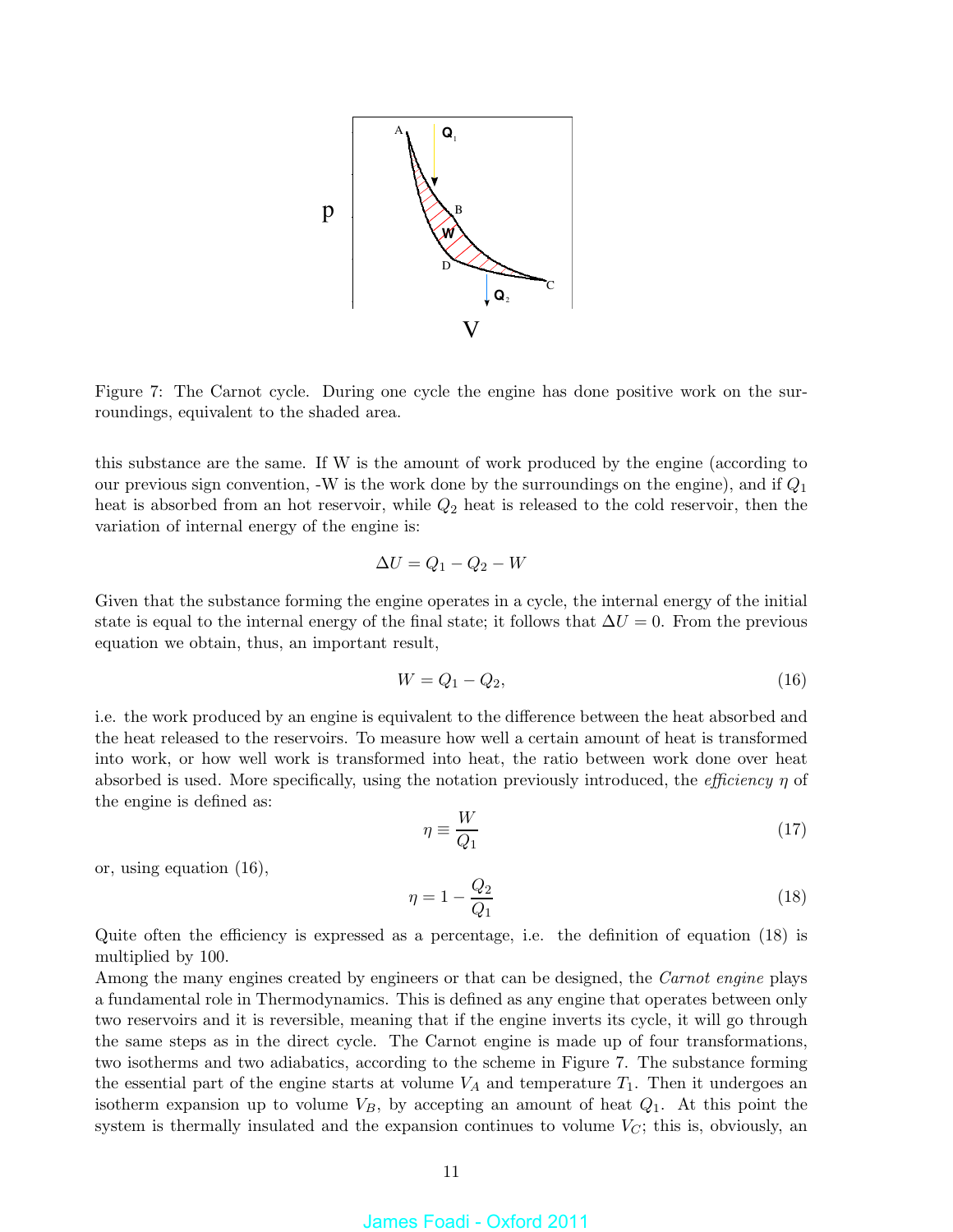adiabatic expansion, where the temperature drops to  $T_2$ . Now the compression part of the engine starts. First we have an isotherm compression, where heat  $Q_2$  is expelled. Then an adiabatic compression, where the temperature raises again to the original value  $T_1$ . After this the cycle is repeated identically. As we know, in a  $(p, V)$  diagram the work is equivalent to the area under the curve representing each transformation. In a cycle, therefore, the work done by the system is equivalent to the area enclosed by the curves forming it. The work done by the system will be positive (i.e. the work done by the surroundings will be negative) if the cycle is run clockwise; otherwise it will be negative. We will see few applications of the Carnot cycle in the next sections.

# 6 The second law of Thermodynamics: postulates

It is customary to introduce the second law of Thermodynamics through the enunciation of two postulates, through the Kelvin-Planck and the Clausius statements. The reading of these, alone, is probably not sufficient to a proper understanding of the law. We will, then, need to follow up the enunciation with a qualitative discussion of the postulates' consequences.

### 6.1 Kelvin-Planck statement

It is impossible to construct a device that, operating in a cycle, will produce no effect other than the extraction of heat from a single body at a uniform temperature and the performance of an equivalent amount of work

The above passage can, perhaps, be understood more clearly by looking at Figure 8. The engine E extracts heat from a hot reservoir, but it does not release any heat to a cold reservoir, as in a typical engine. Therefore all heat extracted will have to be converted into heat,  $W = Q$ . Experience tells us that such a situation never occurs in nature. An engine exchanging heat with just one reservoir can produce an amount of work always smaller than the amount of heat extracted. We can never achieve an engine so efficient as to convert all the heat into work. The engine forbidden in Kelvin-Planck's postulate has  $Q_2 = 0$ . Therefore, using formula (18), its efficiency is,

$$
\eta = 1 - \frac{0}{Q_1} = 1
$$

i.e. that would be an engine with a 100% efficiency.



Figure 8: The second law as contained in the Kelvin-Planck statement. The kind of engine here depicted can never be realised in nature.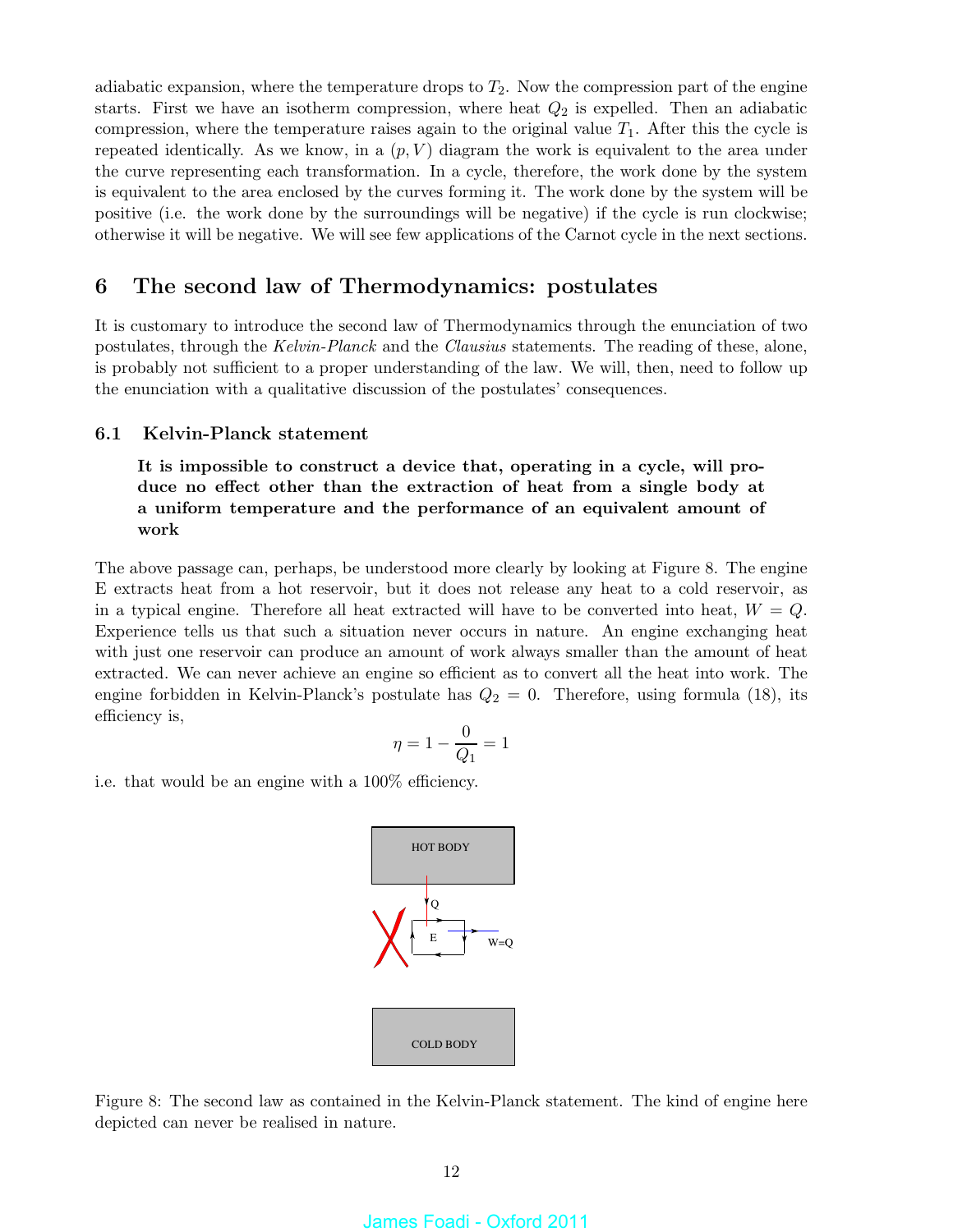

Figure 9: The second law as contained in the Clausius statement. The kind of engine here depicted can never be realised in nature.

### 6.2 Clausius statement

### It is impossible to construct a device that, operating in a cycle, produces no effect other than the transfer of heat from a colder to a hotter body

The device described in the above passage is schematically shown in Figure 9. We never observe the spontaneous transfer of heat from a cold to a hot body. We could, in principle, design an engine for doing that; after all, every refrigerator does just that. But the kind of machine depicted in Figure 9 does not need to produce any work at all for allowing the transfer. From a first-law point of view there is no problem as the quantity of heat absorbed,  $Q_1 = Q$  is equal to the quantity of heat released,  $Q_2 = Q$ . But Clausius statement tells us that an engine like the one just described can never be assembled. In other words, if heat has to be transfered from a cold to a hot body, then we need work to carry out this process. If we were to compute the efficiency of the engine in Figure 9 using formula (18) we would find  $\eta = 0$ . But this is contrary to our intuition according to which an engine extracting heat from a cold body and pumping it into a hot body (basically a refgrigerator) is more efficient if it carries out little work. We could, then, adopt a different definition for the efficiency of refrigerators. there is, in fact, a quantity customarily used, known as coefficient of performance of a refrigerator. This is defined as:

$$
\eta^R \equiv \frac{Q_2}{W} \tag{19}
$$

For the engine described by the Clausius statement we have  $W = 0, Q_2 = Q$ ; therefore its efficiency is infinite. This makes more sense, although we know we can never have real infinitelyefficient refrigerators.

### 6.3 Equivalence of Kelvin-Planck and Clausius statements

The statements we have introduced are different, but both describe forbidden situations for thermodynamic processes. In this section we are going to show that the two descriptions are, in fact, equivalent. We will proceed by proving that if one of the statements is not true, then the other one is wrong too.

Let us, first, suppose that Kelvin-Planck statement is wrong. An engine E, extracting heat  $Q_1$ and delivering work  $W = Q_1$  is, thus, possible. Close to this engine let us devise another engine, a refrigerator R, which takes heat  $Q_2$  from the cold reservoir and releases heat  $Q_1 + Q_2$  to the hot reservoir. In order to obey the first law, R needs to do negative work  $W = -Q_1$ . This is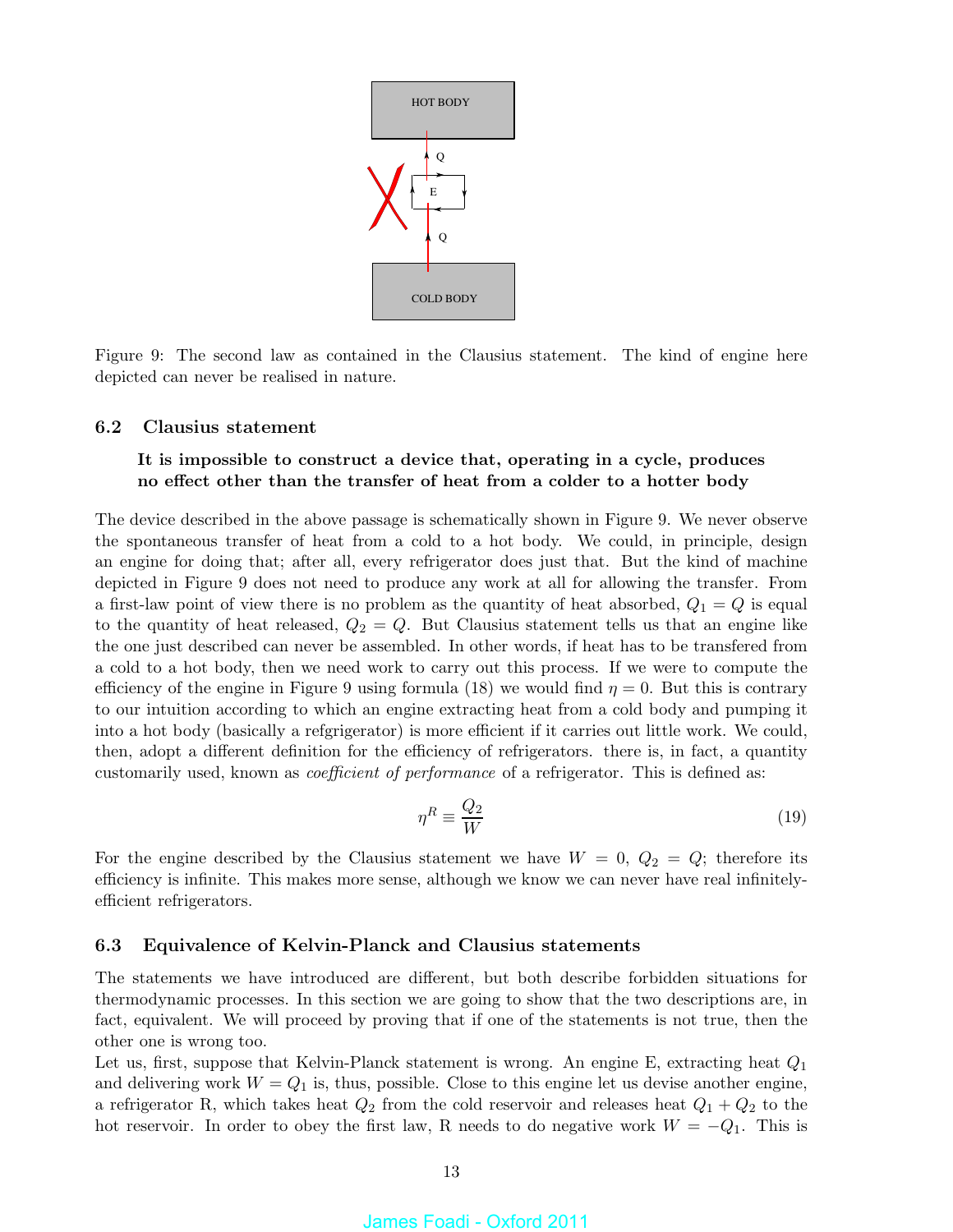

Figure 10: Composite engine to prove the equivalence of Kelvin-Planck and Clausius statements.

simply equivalent to the work provided by  $E$  (see Figure 10). If we consider the composite engine formed by E and R, we have as a result an engine which absorbs heat  $Q_2$  from a cold reservoir and releases heat  $-Q_1+Q_1+Q_2=Q_2$  to a hot reservoir, without performing any work. Such an engine, though, is equivalent to the one forbidden by Clausius statement. Therefore, by assuming Kelvin-Planck not true we have to accept that Clausius is not true.

Next, let us assume Clausius statement to be false, i.e. we can build an engine R which absorbs heat  $Q_2$  from a cold reservoir and release the same amount of heat into a cold reservoir, without the need of any work. We are free, though, to side this engine with another one extracting a quantity of heat  $Q_1$  from the hot reservoir and returning a quantity of heat  $Q_2$  to the cold reservoir; this engine would, then, necessarily carry out work  $W = Q_1 - Q_2$  in order to obey the first law (see Figure 11). If we, now, consider the composite engine formed by R and E, we have an engine which extracts heat  $Q_1 - Q_2$  from the hot reservoir, returns heat  $Q_2 - Q_2 = 0$ , i.e. no heat at all, to the cold reservoir, and carries out an amount of work  $W = Q_1 - Q_2$ . In other words, we have an engine transforming all the extracted heat into work, precisely what Kelvin-Planck statement forbids. This completes the proof that Kelvin-Planck and Clausius statements are equivalent enunciates. They are different descriptions of Thermodynamics second law.



Figure 11: Composite engine to prove the equivalence of Clausius and Kelvin-Planck statements.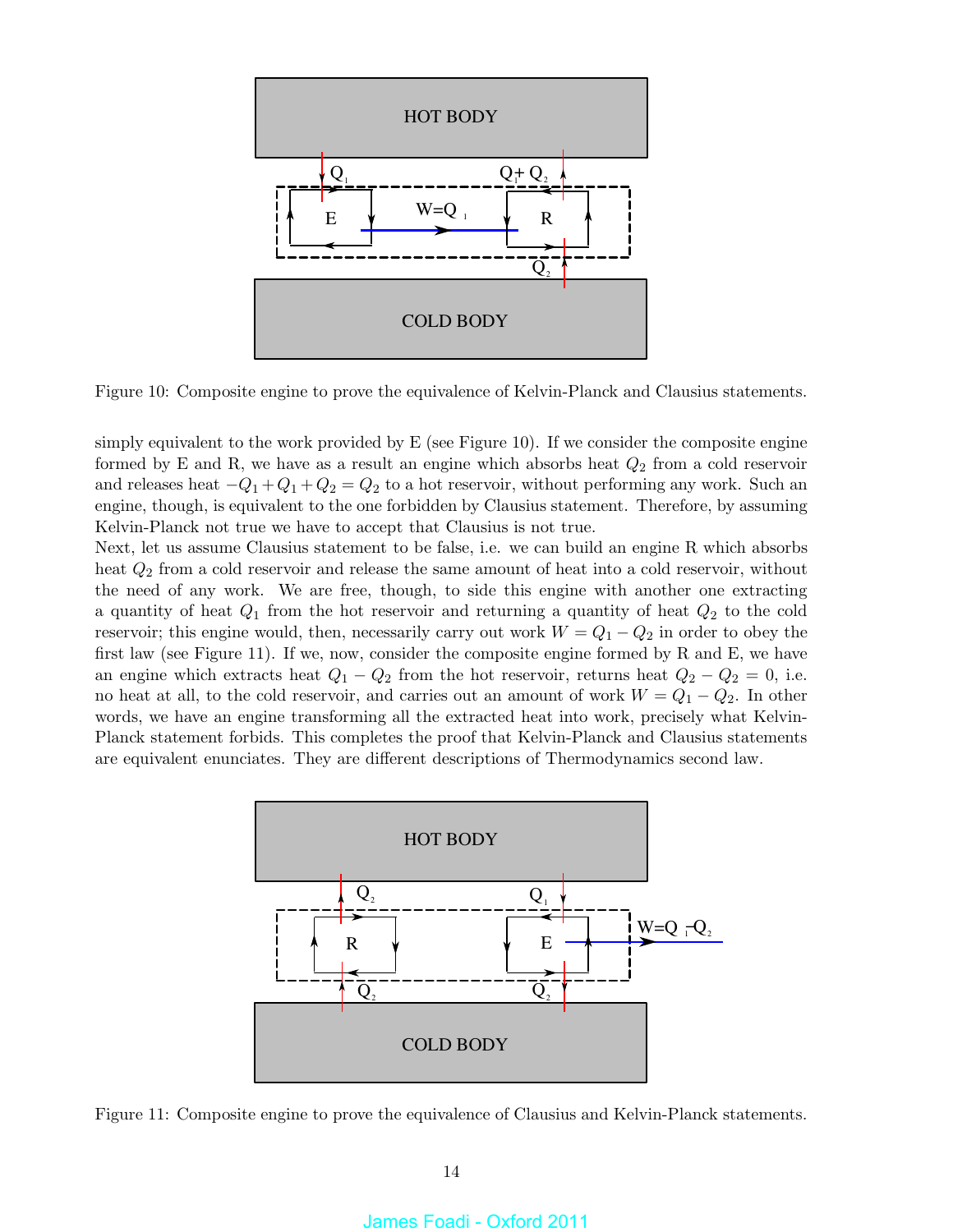

Figure 12: Composite engine to prove Carnot theorem.

# 7 The second law of Thermodynamics: Carnot's theorem and the absolute thermodynamic scale of temperature

With an argument similar in nature to those presented to prove the equivalence between Kelvin-Planck and Clausius statements, we can now show that

### no engine operating between two reservoirs can be more efficient than a Carnot engine operating between those same two reservoirs

Let us consider, then, an hypothetical engine E operating between a hot and a cold reservoir. The engine extracts heat  $Q_1'$  $\frac{1}{1}$  from the hot reservoir and returns heat  $Q'_2$  $\frac{1}{2}$  to the cold reservoir performing, at the same time, work  $W'$ . Let us also consider a Carnot engine, C, operating between the same two reservoirs. It extracts heat  $Q_1$  and returns heat  $Q_2$ , performing work W. Let us assume, for the reminder, that the hypothetical engine has a higher efficiency than the Carnot engine. If  $W' = W$ :

$$
\eta \ge \eta_C \tag{20}
$$

Using definition (17), the above conditions leads to the following result:

$$
\frac{W}{Q_1'} \ge \frac{W}{Q_1} \quad \Rightarrow \quad Q_1 \ge Q_1'
$$

At this point let us reverse the cycle of C and make it act as a refrigerator (see Figure 12). Given that this refrigerator can function thanks to the work provided by  $E$ , we have a composite  $E+C$ engine which extracts heat,

$$
Q_2 - Q_2' \quad \Leftrightarrow \quad (Q_1 - W) - (Q_1' - W) = Q_1 - Q_1'
$$

from the cold reservoir and returns positive heat  $Q_1 - Q'_1$  $\frac{1}{1}$  to the hot reservoir, without performing any amount of net work. But this is exactly what Clausius statements of the second law forbids. Things can be re-adjusted only if we make  $Q_1 - Q_1'$  $\frac{1}{1}$  a negative or null quantity. This, in turn, means to make engine E efficiency smaller or equal to the efficiency of the Carnot engine, which is what we wanted to prove.

With an analogous argument we can easily show that any two different Carnot engines, operating between the same reservoirs, have exactly the same efficiency. So, if heat  $Q_1$  and heat  $Q_2$  are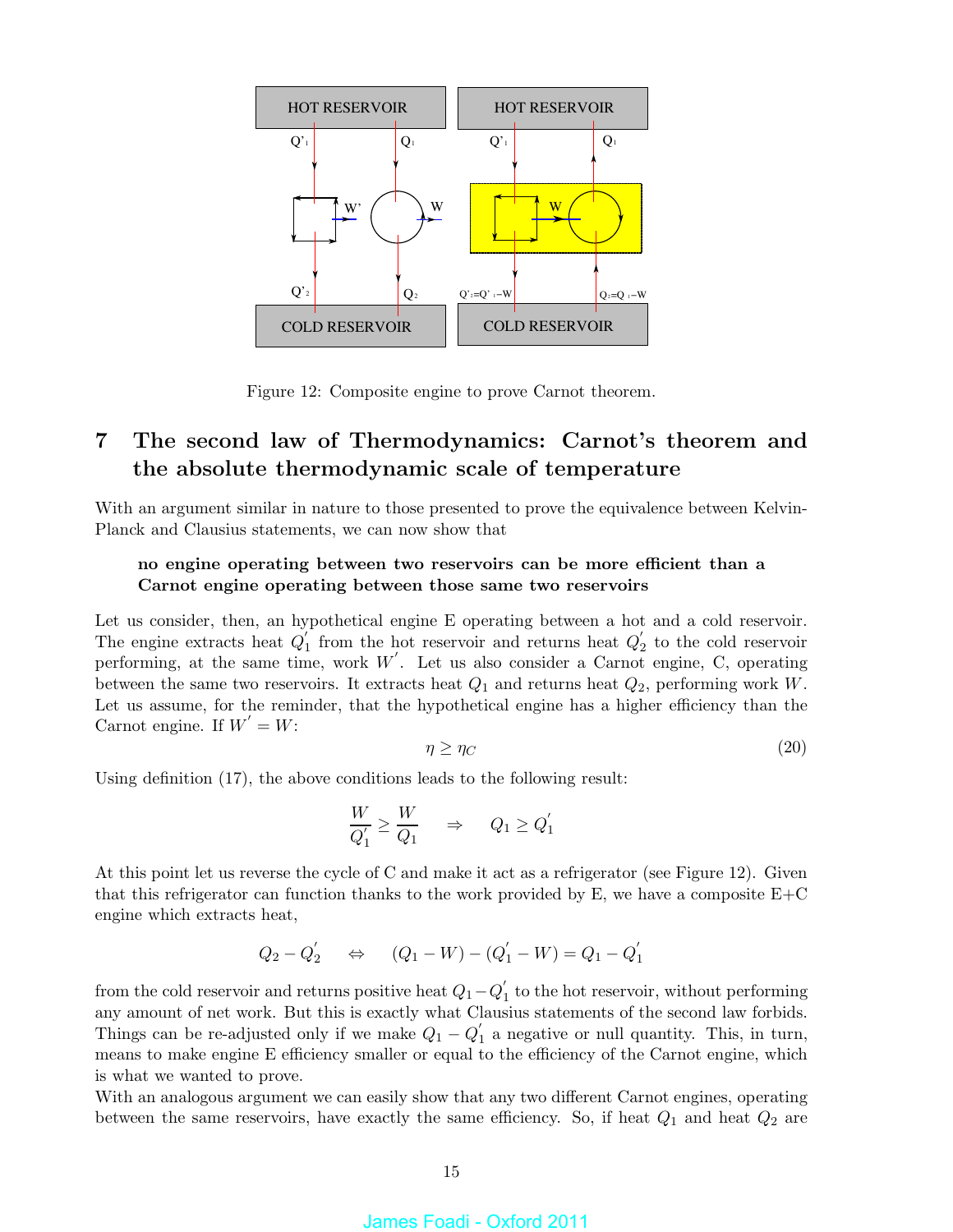respectively extracted from the hot reservoir and returned to the cold reservoir by a first Carnot engine C, while  $Q'_1$  $'_{1}$  and  $Q'_{2}$  $\alpha_2$  are exchanged between the same reservoirs by another Carnot engine C', then the previous statement is equivalent to the following relation:

$$
\eta_C = \eta_{C'} \qquad \Leftrightarrow \qquad 1 - \frac{Q_2}{Q_1} = 1 - \frac{Q_2'}{Q_1'} \qquad \Rightarrow \qquad \frac{Q_2}{Q_1} = \frac{Q_2'}{Q_1'}
$$

Thus, whichever amount of heat is exchanged between a hot and cold reservoir by a Carnot engine, the ratio of heat returned to heat absorbed seems to be a constant. It will, therefore, depend only on the temperatures of the two reservoirs. We can describe this mathematically with the following relation,

$$
\frac{Q_2}{Q_1} = f(T_2, T_1) \tag{21}
$$

where the exact analytic form of function  $f(T_2, T_1)$  is, at the moment, unknown. This function, though, has a couple of interesting properties. Consider, for example, a Carnot engine working in a direct cycle. It extracts heat  $Q$  from a hot reservoir at temperature  $T$  and returns heat  $Q_0$ to a cold reservoir with temperature  $T_0$ . From equation (21) we have, for this engine,

$$
\frac{Q_0}{Q} = f(T_0, T) \tag{22}
$$

If we revert the cycle for this engine, heat  $Q_0$  is extracted from the cold reservoir and it is transferred to the hot reservoir. In this case equation (21) reads,

$$
\frac{Q}{Q_0} = f(T, T_0)
$$

but, given that  $Q_0/Q = 1/(Q/Q_0)$ ,

$$
\frac{Q_0}{Q} = \frac{1}{f(T, T_0)}
$$

Comparing this expression with (22) we have, as a result,

$$
f(T, T_0) = \frac{1}{f(T_0, T)}
$$
\n(23)

Be now  $C_1$  a Carnot engine working between a hot and a cold reservoir at temperature  $T_1$  and  $T_0$ , respectively. From equation (21) it follows that,

$$
\frac{Q_0}{Q_1} = f(T_0, T_1)
$$

Similarly, be  $C_2$  a Carnot engine working between temperatures  $T_0$  and  $T_2$ . We have:

$$
\frac{Q_2}{Q_0} = f(T_2, T_0)
$$

Multiplying the previous two relations we get:

$$
\frac{Q_0}{Q_1} \frac{Q_2}{Q_0} = f(T_0, T_1) f(T_2, T_0)
$$

$$
\frac{Q_2}{Q_1} = \frac{f(T_2, T_0)}{f(T_1, T_0)}
$$
(24)

or, using property (23),

16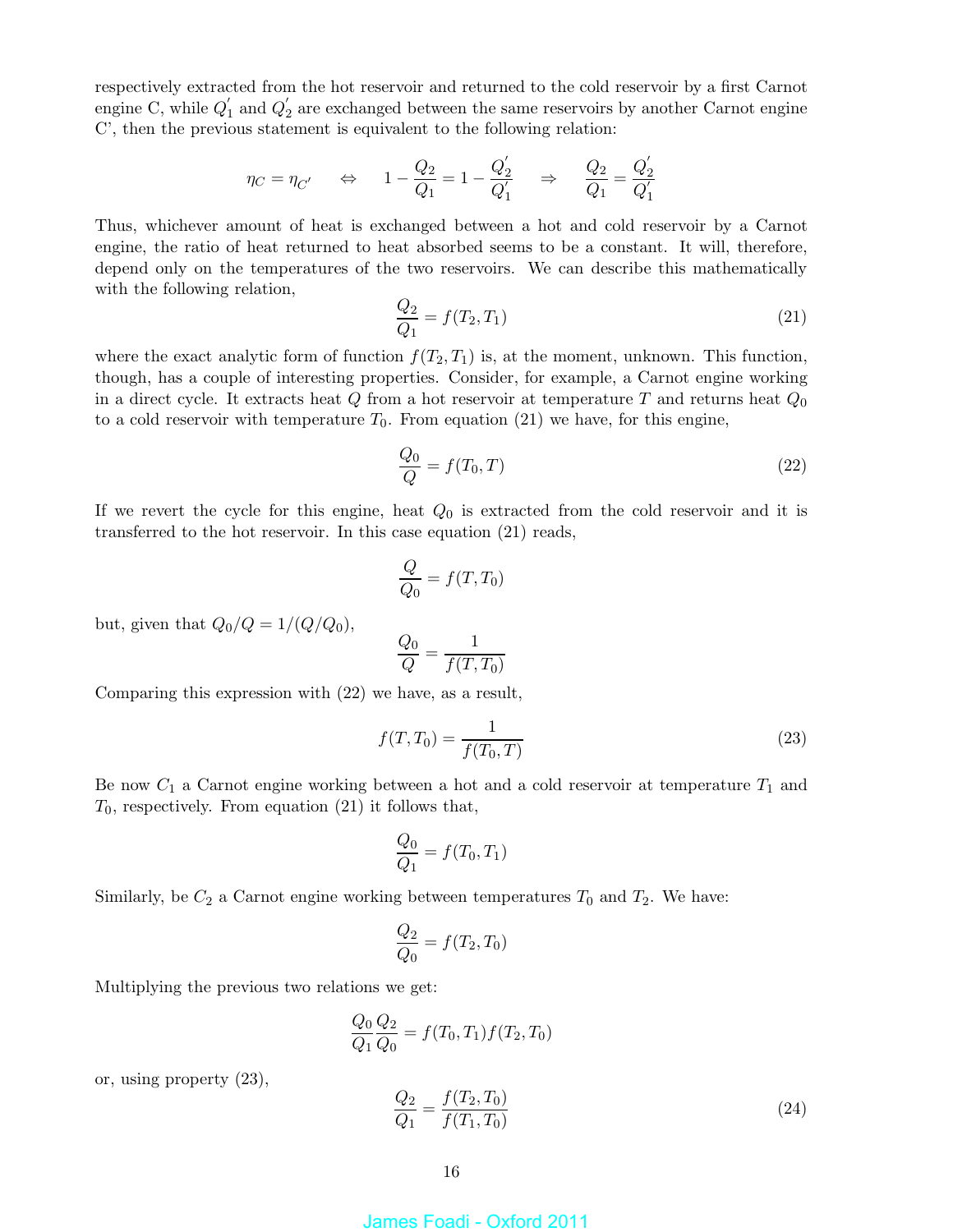Finally, comparing (21) with (24), we arrive at another interesting property:

$$
f(T_2, T_1) = \frac{f(T_2, T_0)}{f(T_1, T_0)}
$$
\n(25)

Given that temperature  $T_0$  is totally arbitrary (we could have taken another value instead), it has to be factorized in the expressions for  $f(T_2, T_0)$  and  $f(T_1, T_0)$ . There are not many functions like this which obey properties (23) and (25). A simple choice is the following:

$$
f(T_2, T_1) = \frac{T_2}{T_1} \tag{26}
$$

This is not a uniquely determined choice, given the arbitrariety of  $f(T_2, T_1)$ , but is a valid one and has the advantage of being quite simple; we will, then, adopt it. From (21) and (26) it immediately follows this important relation:

$$
\frac{Q_2}{Q_1} = \frac{T_2}{T_1} \tag{27}
$$

Through a Carnot engine and relation (27) we have established an important and objective way of measuring temperatures independently of any substance. No matter which Carnot engine is used between the two temperatures to be used, their ratio is still going to be equal to the ratio of the heat extracted. One of the two temperatures has, of course, still to be fixed arbitrarily, but this is true of any other temperature scale. The temperature scale defined in this way is known as absolute thermodynamic scale of temperature. The interesting thing that can be proved, but we will not carry out the demonstration here, is that the absolute scale coincides with the scale defined through an ideal gas. We do not need, then, to carry out any modification in all the equations containing T that have been previously introduced.

#### EXAMPLE 5.

What is the maximum efficiency of a thermal engine operating between an upper temperature of 360 °C and the lower temperature of 18 °C?

### Solution.

The efficiency of any real thermal engine is smaller or equal than the efficiency of a Carnot engine operating between the same temperatures. Using equations (18) and (27), we can express this efficiency as a function of temperatures only according to,

$$
\eta_c = 1 - \frac{T_{\text{lower}}}{T_{\text{upper}}}
$$

The efficiency  $\eta$  of a real engine operating between  $T_{\text{upper}}$  and  $T_{\text{lower}}$  is smaller or equal to  $\eta_C$ . Therefore its maximum is  $\eta_C = 1 - (18 + 273)/(360 + 273) \approx 0.540$ . It is important to notice that we have used the absolute scale of temperatures here, where the absolute zero is roughly at -273 ◦C.

## 8 The second law of Thermodynamics: the concept of Entropy

There is an important inequality in Thermodynamics which goes under the name of Clausius inequality. This is key to understanding the concept of entropy. In order to introduce such inequality let us consider the complex cyclical process described as follows (see Figure 13). A system S (can be an engine or something else) works in a cyclical fashion, returning to its original state after one cycle. During each cycle the system exchanges heat with a series of reservoirs  $T_1$ ,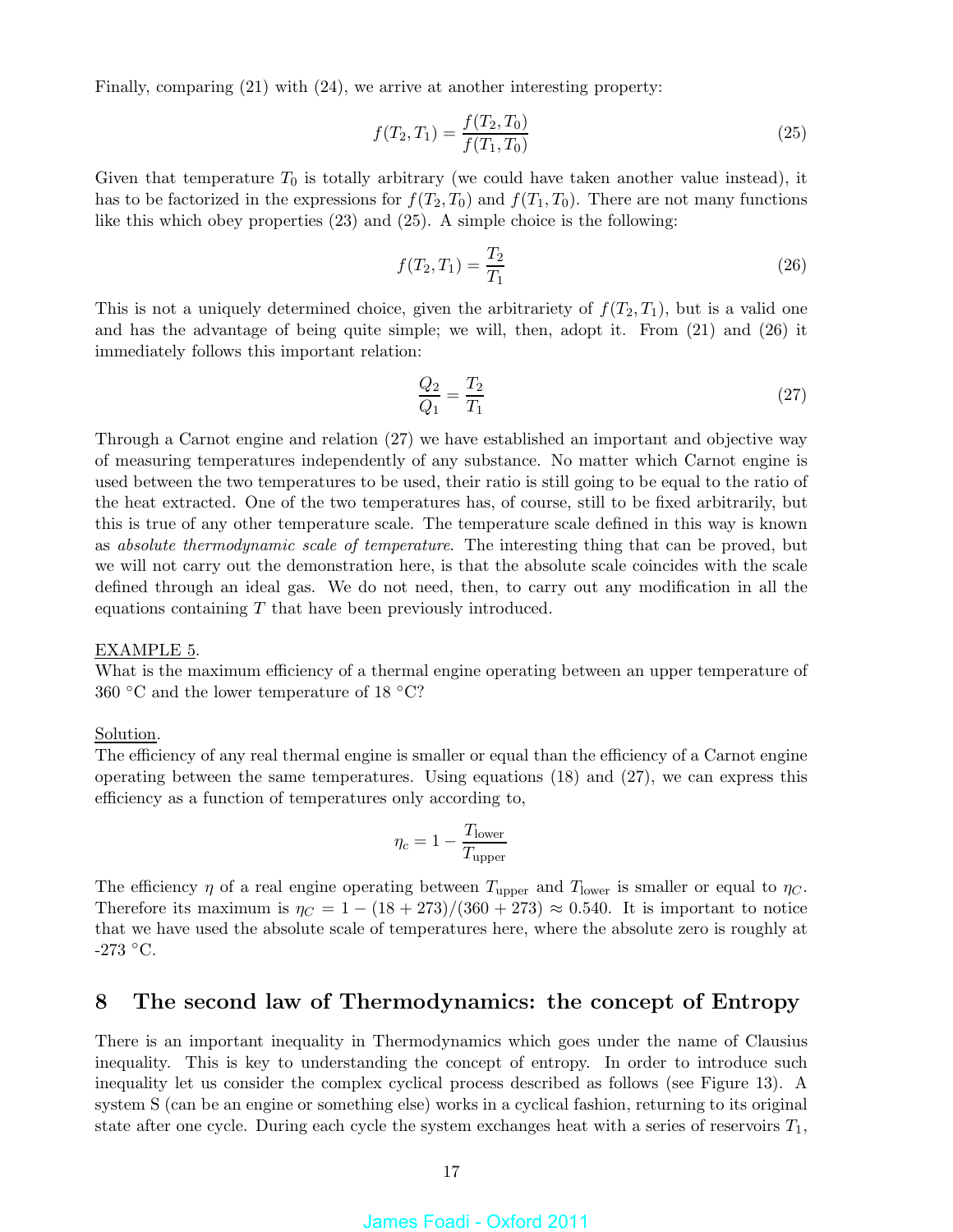

Figure 13: Composite system used to illustrate Clausius inequality. The combination of system S and a series of n Carnot machines  $C_i$  in a) is equivalent to a single system  $S + C$  absorbing heat  $Q$  from the principal reservoir at temperature  $T_0$  and returning work  $W$ , in b).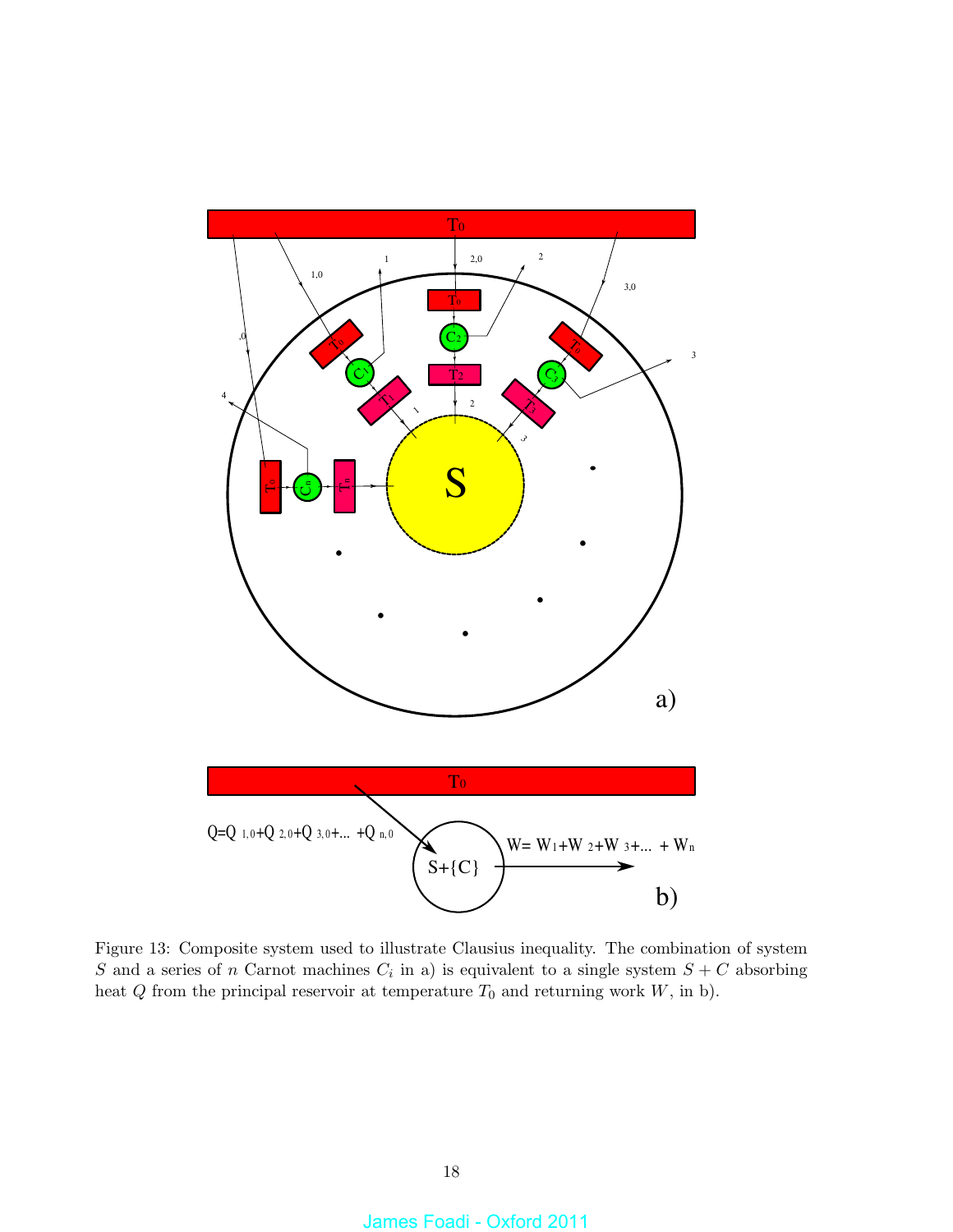$T_2, ..., T_n$ . For instance, while in its state 1, it absorbs heat  $Q_1$  from a reservoir at temperature  $T_1$  and makes a transition to state 2. Then it absorbs heat  $Q_2$  from a reservoir at temperature  $T_2$  and makes a transition to state 3, and so on. Eventually, while in its state n, it absorbs heat  $Q_n$  from a reservoir at temperature  $T_n$  and makes a transition to the starting state 1. We can add to this picture a series of Carnot engines,  $C_1, C_2, ..., C_n$ . Each engine absorbs heat from a principal common reservoir at temperature  $T_0$ , produces work and returns heat to a different reservoir. More specifically, an engine  $C_i$  absorbs heat  $Q_{i,0}$  from the principal reservoir, returns heat  $Q_i$  to the reservoir at temperature  $T_i$ , and produces some work  $W_i$ . Using equation (27), we know that  $Q_i/Q_{i,0} = T_i/T_0$  and, therefore,  $Q_{i,0} = T_0(Q_i/T_i)$ . If we now look at the composite system, the absorbed heat is,

$$
Q = \sum_{i=1}^{n} Q_{i,0} = T_0 \sum_{i=1}^{n} \frac{Q_i}{T_i}
$$

while the produced work is given by the sum of all individual works by the Carnot engines:

$$
W = \sum_{i=1}^{n} W_i
$$

Given that no heat is returned to any reservoir by the composite system, we have simply,

$$
W=Q
$$

This means that the composite system absorbs heat Q from the principal reservoir and transforms it all into work W. This is, actually, forbidden by the second law of Thermodynamics. The picture just described can only be accepted if work is carried out on the composite system, and the produced heat is returned, not absorbed, by the principal reservoir. This means that Q needs to be negative, i.e. ultimately,

$$
\sum_{i=1}^{n} \frac{Q_i}{T_i} \le 0
$$
\n<sup>(28)</sup>

The number of auxiliary Carnot engines can be increased. The temperature of S makes a continuous transition from its initial value to other values, during the cycle, and then back to its initial value. Each Carnot engine was introduced relatively to a temperature value of the system during the cycle. The introduction of more Carnot engines ultimately means a finer sampling of the temperatures range of S during the cycle. We can even think of a limiting process where the number of Carnot engines tends to infinity. In such a case the temperature is sampled continuously, and inequality (28) is transformed in the following one:

$$
\oint \frac{\delta Q}{T} \le 0\tag{29}
$$

Equation (29) is known as *Clausius inequality*. The process through which such an inequality has been derived is quite an artificial one. Yet, the inequality is one of the key points of Thermodynamics, as well soon shall see. The equal sign in (29) occurs, as it can easily be proved, when the process is a reversible one. Consider, then, a reversible process (for example a gas undergoing a cyclical transformation) in which a system goes through an initial state  $\alpha$  to a final state  $\omega$ , and then back to the initial state (see Figure 14). Given that the transformation is reversible, Clausius inequality holds with the equal sign,

$$
\oint \frac{\delta Q}{T} = 0
$$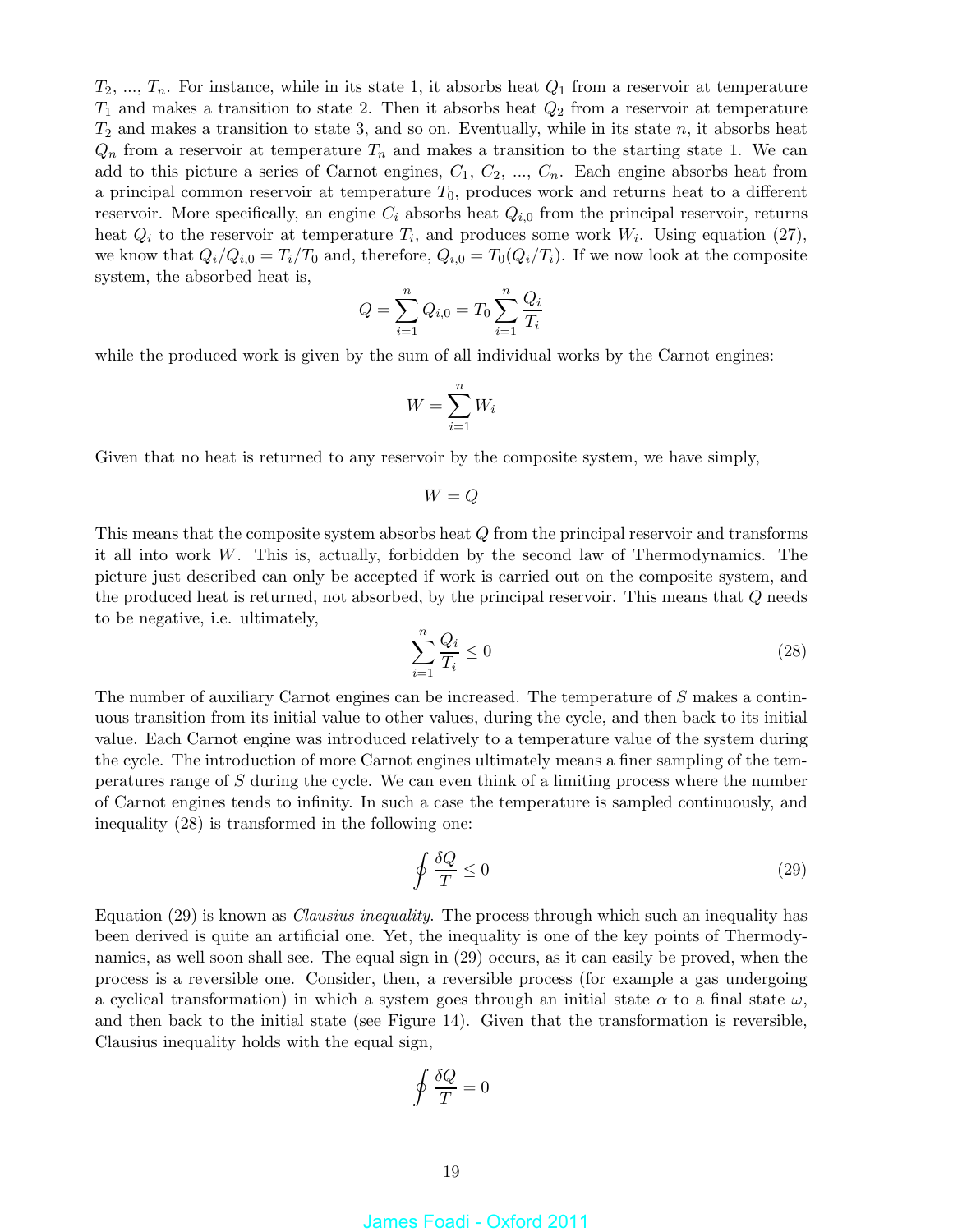

Figure 14: pV diagram of a reversible cycle. The system goes from  $\alpha$  to  $\omega$ , and then back to  $\alpha$ , in one cycle. Integral  $\int \delta Q/T$  from  $\alpha$  to  $\omega$  is the same for both path  $\gamma_A$  and path  $\gamma_Z$ .

The integral over the closed path can, though, be broken into two integrals over open paths,

$$
\oint \frac{\delta Q}{T} = \int_{\alpha}^{\omega} \frac{\delta Q}{\gamma_A} + \int_{\omega}^{\alpha} \frac{\delta Q}{\gamma_Z} = 0
$$

$$
\int_{\alpha}^{\omega} \frac{\delta Q}{\gamma_A T} = -\int_{\omega}^{\alpha} \frac{\delta Q}{\gamma_Z T}
$$

$$
\Downarrow
$$

$$
\int_{\alpha}^{\omega} \frac{\delta Q}{T} = \int_{\alpha}^{\omega} \frac{\delta Q}{\gamma_Z T}
$$

So:

This last equation shows that each integral is independent on the chosen path. Thus, it can be computed as the difference of a function, which we will indicate as 
$$
S
$$
, between  $\alpha$  and  $\omega$ :

$$
\int_{\alpha - \gamma_A}^{\omega} \frac{\delta Q}{T} = S_{\omega} - S_{\alpha}
$$

In other terms,  $\delta Q/T$  is the exact differential of a state function, called *entropy*:

$$
\frac{\delta Q}{T} = \mathrm{d}S\tag{30}
$$

In the above equation the difference in nature between  $\delta Q$  and dS is clear: the second is an exact differential, while the first is not. In fact, the entropy is a state function, while the heat exchanged depends on the specific transformation involved.

Entropy is an important thermodynamic quantity describing the direction in which systems undergo transformations. To see this let us consider an irreversible cycle. This could be formed by an irreversible transformation from  $\alpha$  to  $\omega$  (in this case there is no path connecting the two states as the transformation is irreversible) and a reversible one from  $\omega$  to  $\alpha$ , along a curve  $\gamma$ . Clausius inequality forces us to write:

$$
\oint \frac{\delta Q}{T} = \int_\alpha^\omega \frac{\delta Q}{T} + \int_\omega^\alpha \frac{\delta Q}{\gamma} \le 0
$$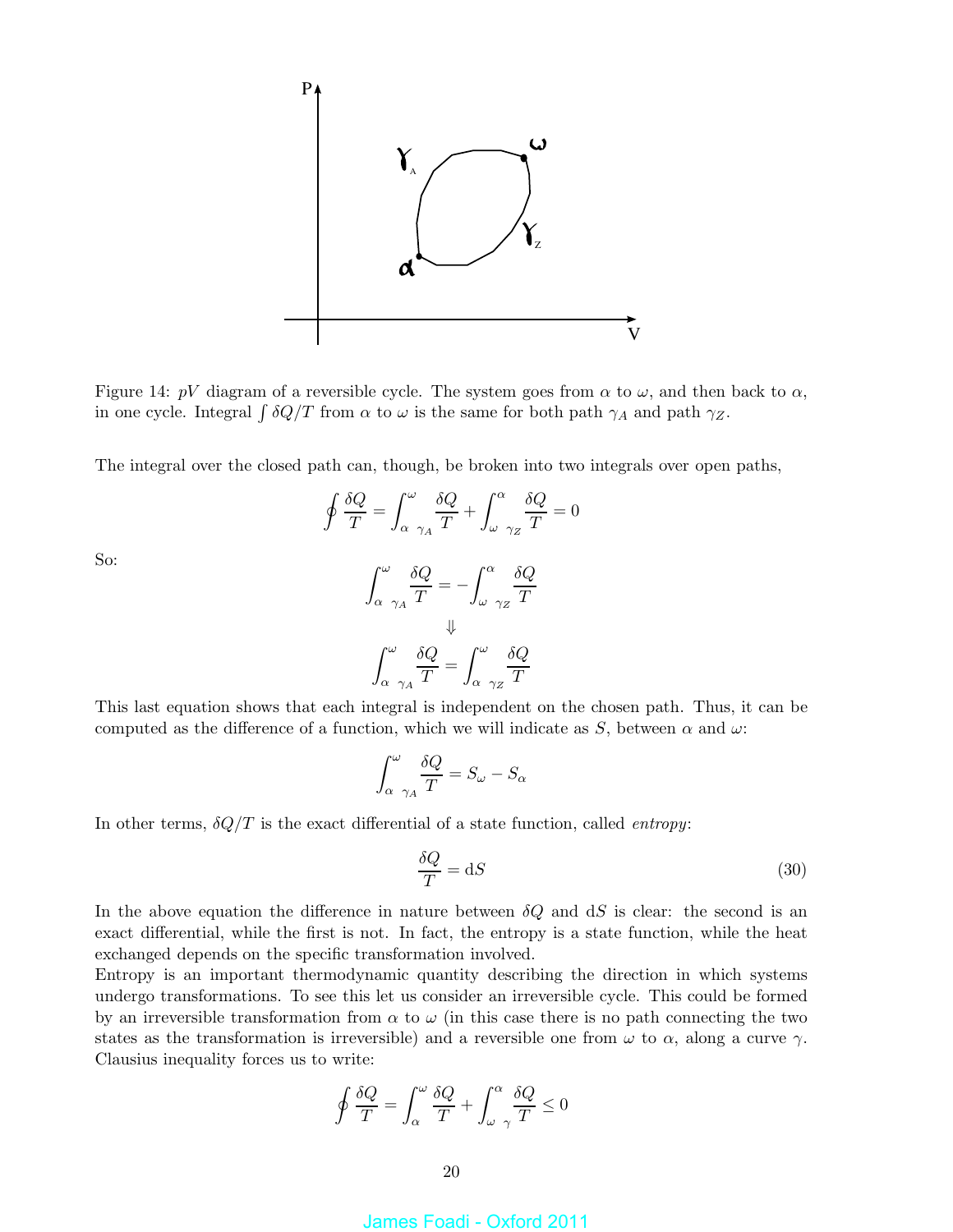Now, using the entropy:

$$
\int_{\alpha}^{\omega} \frac{\delta Q}{T} + S_{\alpha} - S_{\omega} \le 0
$$

This leads to the following important result:

$$
S_{\omega} - S_{\alpha} \ge \int_{\alpha}^{\omega} \frac{\delta Q}{T}
$$
 (31)

What happen if the system considered is isolated? In such a case there is no heat exchange,  $\delta Q = 0$ , thus:

$$
S_{\omega} \ge S_{\alpha}
$$

This is a very important conclusion:

### for any transformation occurring in an isolated system, the entropy of the final state can never be less than that of the initial state.

For reversible transformations the entropy will, of course, remain unchanged. The stated result provides us with an indicator for any process direction. An isolated system with constant energy can progress through a whole series of transformations compatible with its energy (first law). But, once its state of maximum entropy has been reached, the system will no progress any further. We can say that the state of maximum entropy is the most stable state for an isolated system.

# 9 Entropy as a function of T and V (and rigorous demonstration of Joule experiment).

In equation (7) the infinitesimal amount of heat was expressed as a function of  $T$  and  $V$  differentials,

$$
\delta Q = \left(\frac{\partial U}{\partial T}\right)_V dT + \left[p + \left(\frac{\partial U}{\partial V}\right)_T\right] dV
$$

Using definition (30) is, therefore, immediate to express the entropy differential as a function of  $T$  and  $V$ :

$$
dS = \frac{1}{T} \frac{\partial U}{\partial T} dT + \frac{1}{T} \left[ p + \frac{\partial U}{\partial V} \right] dV \tag{32}
$$

where we have dropped the  $T$  and  $V$  suffixes because we know that  $S$  is here considered to depend on these two variables only. Now,  $dS$  is an exact differential. From standard Calculus we learn that if an expression like,

$$
M(x, y)dx + N(x, y)dy
$$

is an exact differential, then the following condition holds:

$$
\frac{\partial M}{\partial y} = \frac{\partial N}{\partial x} \tag{33}
$$

For dS, which is an exact differential, condition (33) reduces to,

$$
\frac{\partial}{\partial V} \left( \frac{1}{T} \frac{\partial U}{\partial T} \right) = \frac{\partial}{\partial T} \left[ \frac{1}{T} \left( p + \frac{\partial U}{\partial V} \right) \right]
$$

$$
\Downarrow
$$

$$
\frac{1}{T} \frac{\partial^2 U}{\partial V \partial T} = -\frac{1}{T^2} \left( p + \frac{\partial U}{\partial V} \right) + \frac{1}{T} \frac{\partial p}{\partial T} + \frac{1}{T} \frac{\partial^2 U}{\partial T \partial V}
$$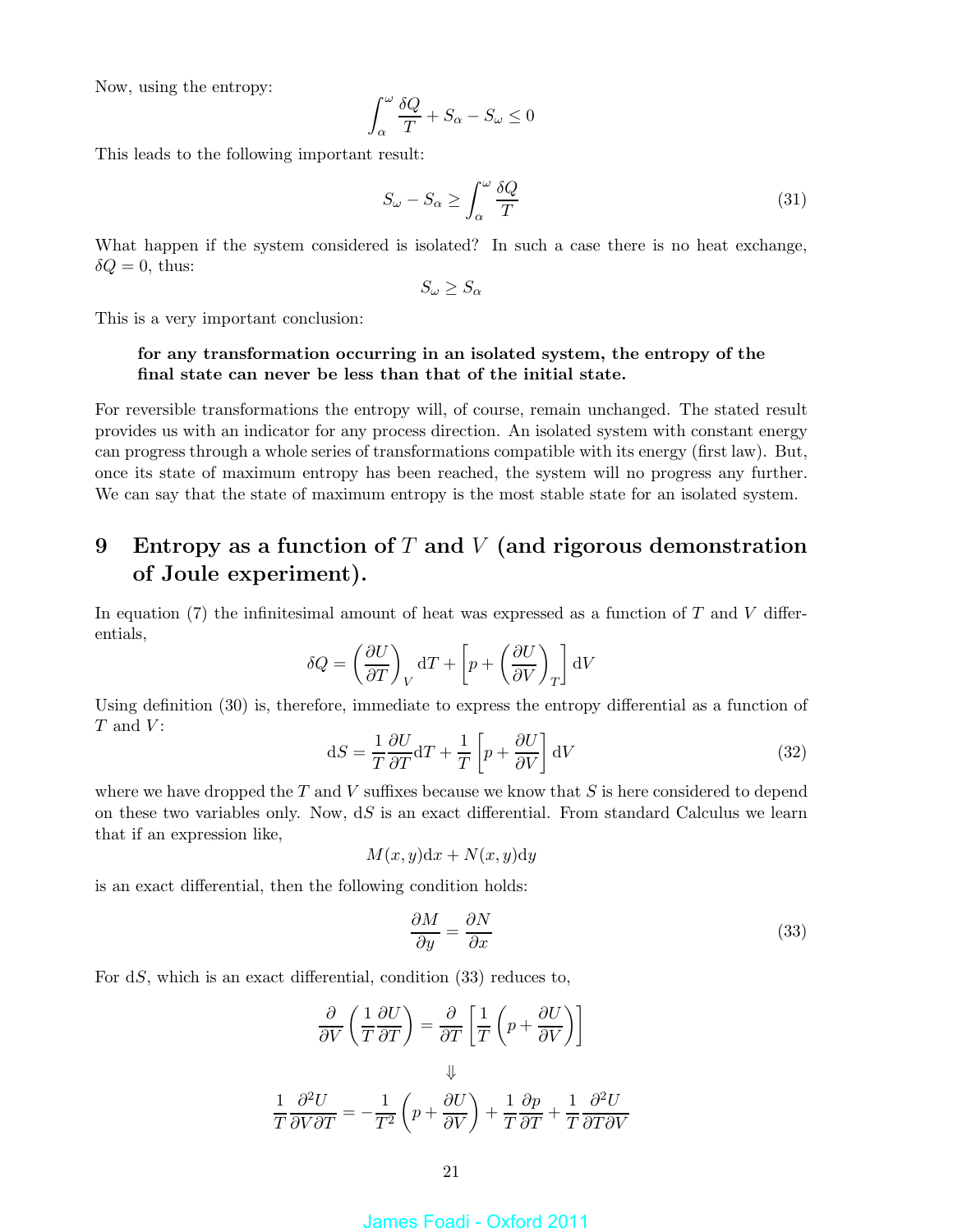and eventually, after carrying out few simplifications,

$$
\left(\frac{\partial U}{\partial V}\right)_T = T \left(\frac{\partial p}{\partial T}\right)_V - p \tag{34}
$$

where we have re-introduced the  $T$  and  $V$  suffixes for future clarity. We will now use equation (34) to prove mathematically a result previously introduced and described using an experiment by Joule, the dependency of the internal energy of an ideal gas exclusively on  $T: U = U(T)$ . For one mole of ideal gas the result  $pV = RT$  is valid. Thus,  $\partial p/\partial T = R/V$  and equation (34) gives,

$$
\left(\frac{\partial U}{\partial V}\right)_T = T\frac{R}{V} - \frac{RT}{V} = 0
$$

which means that  $U(T, V)$  depends only on T. So, like we said some time ago, this result can be rigorously proved using the second law of Thermodynamics.

### 10 Calculation of entropy change for irreversible processes

Entropy is calculated as an integral of quantity (30) only for reversible processes. This can be understood by thinking to the way entropy was introduced as a state function. There we had to use Clausius inequality with the equal sign; therefore the infinitesimal amount of heat exchanged, δQ corresponded to a reversible transformation. In other words, when we define dS as  $δQ/T$ , we are allowed to consider infinitesiaml heat variations for reversible processes only. What can we do, then, when an entropy change needs to be computed for irreversible transformations? After all this is what normally occurs in nature. We are indeed lucky that entropy is a state function and, as such, depends exclusively on the initial and final states of the transformation, not on the specific transformation is carried out. Irreversible transformations do not possess, for example, a defined curve between two states in a  $(p, V)$  diagram, but their entropy variations exist because initial and final states are well defined.

When we are required to compute the entropy variation for an irreversible process, then, we can simply compute  $\delta Q/T$  for any reversible process taking the system from the initial to the final state of the ireversible process. Any path from the initial to the final state will produce the same answer, because the integral is independent on the chosen path.

### EXAMPLE 6.

1 Kg of water is heated at atmospheric pressure from 20 ◦C to 100 ◦C. Knowing that the heat capacity (with constant pressure) of water is  $C_p = 4.2 \text{ kJK}^{-1}$ , compute water entropy variation.

### Solution.

The initial state and the final state are well defined for the system described in this problem. The entropy variation, accordingly, is well defined. In order to compute it, though, we need to find an expression for  $\delta Q$  of a corresponding reversible process, i.e. a transformation taking the water from 20 °C to 100 °C at constant atmospheric pressure. A possibility is, quite obviously, an isobaric process. In this case we have,

$$
\delta Q = C_p \mathrm{d} T
$$

(no work is carried out by the water or on the water), so that,

$$
\mathrm{d}S = \frac{C_p \mathrm{d}T}{T}
$$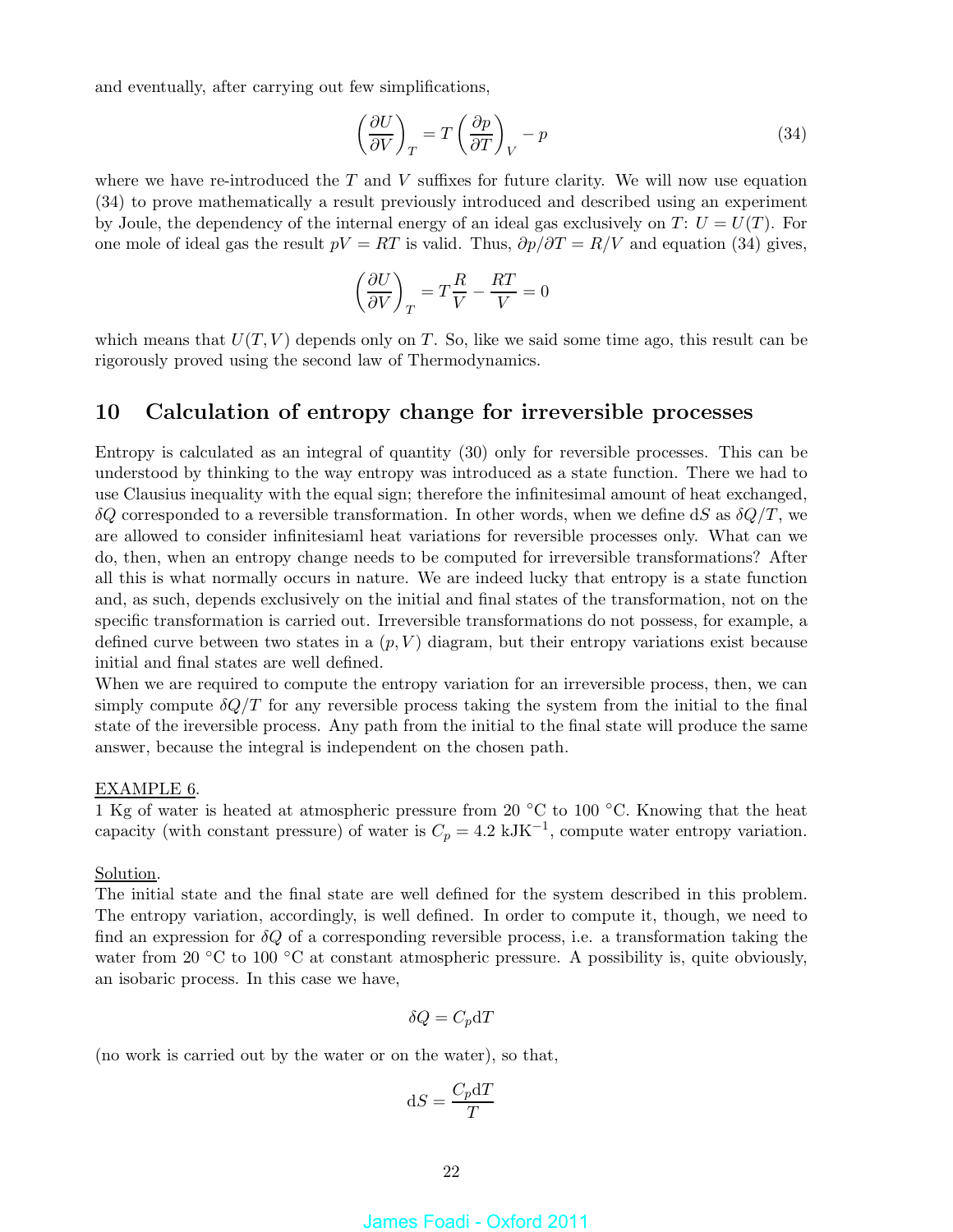Theaentropy variation is given by the integral for the above expression between the absolute temperature 20+273=293 and the absolute temperature 100+273=373:

$$
\Delta S = \int_{293}^{373} C_p \frac{dT}{T} = C_p \left[ \ln T \right]_{293}^{373} = C_p \ln \left( \frac{373}{293} \right) = 4.2 \times 10^3 \ln \left( \frac{373}{293} \right)
$$

The result is, thus,  $\Delta S \approx 1.01 \times 10^3 \text{JK}^{-1}$ .

### EXAMPLE 7.

An ideal gas undergoes a free expansion, doubling its initial volume. Compute the entropy change for this irreversible process.

### Solution.

We have already seen a free expansion while describing Joule experiment. As it was clear from the experiment, the process is irreversible because, once the stopcock is open, the gas diffuses freely in the empty container and there is no way it freely goes back to the first container. We need now to find a reversible process which takes a volume  $V$  of gas at temperature  $T$  to a new volume 2V still at the same temperature, and where no heat exchange has occurred (adiabatic process). The reversible process we will use here is one taking the gas to slowly expand by keeping it in contact with a reservoir at temperature  $T$  (isothermal transformation). In such a case, from the first law,  $\delta Q$  is given by:

$$
\delta Q = dU + p dV = p dV
$$

because  $dU = 0$ , given that the temperature is kept constant. For the infinitesiaml entropy we have:

$$
dS = \frac{\delta Q}{T} = \frac{p dV}{T}
$$

The quantity whose variation is directly observed in this transformation is the volume. From  $pV = nRT$  we express p as a function of T and V,  $p = nRT/V$ , so that:

$$
\mathrm{d}S = nR\frac{\mathrm{d}V}{V}
$$

The total entropy variation is obtained by integrating the above expression between  $V$  and  $2V$ :

$$
\Delta S = \int_{V}^{2V} nR \frac{\mathrm{d}V}{V} = nR[\ln V]_{V}^{2V} = nR\ln 2
$$

### EXAMPLE 8.

For the system described in EXAMPLE 6, compute the entropy variation for the whole universe.

### Solution.

The universe is, in this case, formed by the water and the reservoir that has been used to heat the water from  $T_i = 293$  to  $T_f = 373$  kelvin degrees. Such reservoir is, thus, at a fixed temperature of  $T_f = 373$  K. The heat absorbed by the water has been released by the reservoir. The entropy variation for the reservoir is, thus,

$$
\Delta S_{\rm res} = \frac{-C_p(T_f - T_i)}{T_f}
$$

Consequently, the universe entropy is computed as follows:

$$
\Delta S_{\text{uni}} = \Delta S_{\text{wat}} + \Delta S_{\text{res}} = C_p \left[ \ln \left( \frac{373}{293} \right) - \frac{80}{373} \right] = 0.027 C_p
$$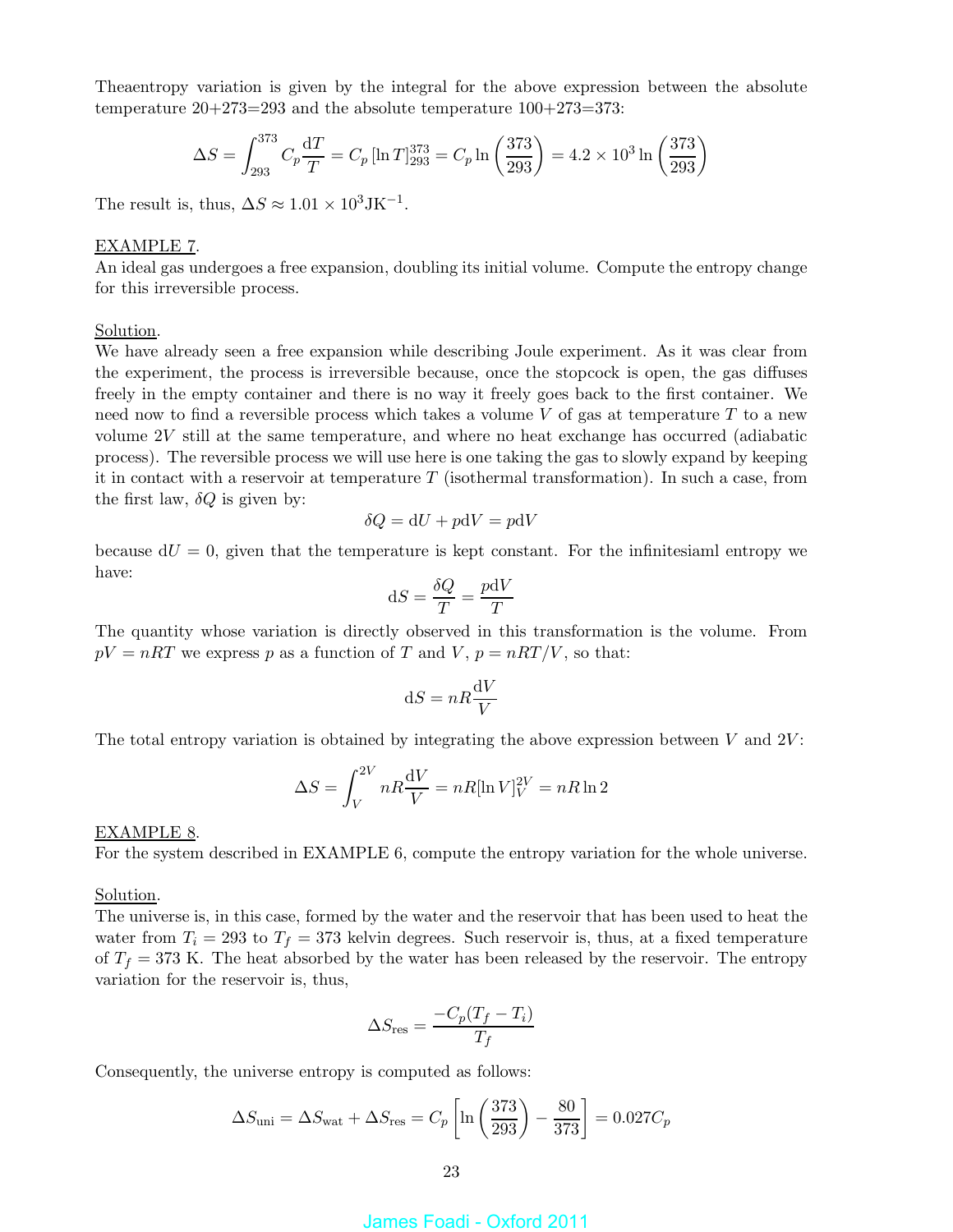

Figure 15: Heating of water using a Carnot engine.

It is, therefore, a positive quantity, as it should be.

It is instructive to calculate the entropy variation for the same experimental set up when the heating is carried out in two steps: first the water temperature is raised from 20 °C to 60 °C and then from 60  $\degree$ C to 100  $\degree$ C. As the initial and final states of the process are still the same, the entropy variation for the water is still the same. But now we have two reservoirs, one at 333 K and the other at 373 K. The entropy variation for the two reservoirs is, thus,

$$
\Delta S_{\rm resvs} = -\left(\frac{40}{333} + \frac{40}{373}\right)C_p
$$

For the universe we have, this time,

$$
\Delta S_{\text{uni}} = \Delta S_{\text{wat}} + \Delta S_{\text{resvs}} = C_p \left[ \ln \left( \frac{373}{293} \right) - \frac{40}{333} - \frac{40}{373} \right] = 0.014 C_p
$$

It is interesting to observe that the entropy increase is still positive, as it should be, but smaller than with just one reservoir. This is so because two reservoirs, and the related heat transfer in smaller steps, make the process more akin to a quasi-static, reversible process (for which the entropy change is zero).

#### EXAMPLE 9.

Calculate the universe entropy change for the water heating case (EXAMPLE 6), when heat is supposed to be transfered by a Carnot machine operating between  $T_f = 373$  K and  $T_i = 293$  K.

### Solution.

The experimental set up is shown at Figure 15. If the heat transfer at each cycle is small, we have an engine working in a reversible way. Being the water at constant atmospheric pressure, the heat  $\delta Q_2$  absorbed by the engine is  $C_p dT$ . If  $\delta Q_1$  is the heat released by the reservoir then, thanks to formula (27),

$$
\frac{\delta Q_1}{\delta Q_2} = \frac{373}{T} \quad \Rightarrow \quad \delta Q_1 = \frac{373}{T} \delta Q_2
$$

The entropy change for water is still the same as in EXAMPLE 6. For the reservoir, though,  $\delta Q/T$  is equal to  $-\delta Q_1/373$ , so that the entropy increase is:

$$
\Delta S_{\rm res} = -\int_{293}^{373} \frac{\delta Q_1}{T} = -\frac{1}{373} \int_{293}^{373} \frac{373}{T} C_p dT = -C_p \int_{293}^{373} \frac{dT}{T} = -C_p \ln \left( \frac{373}{293} \right)
$$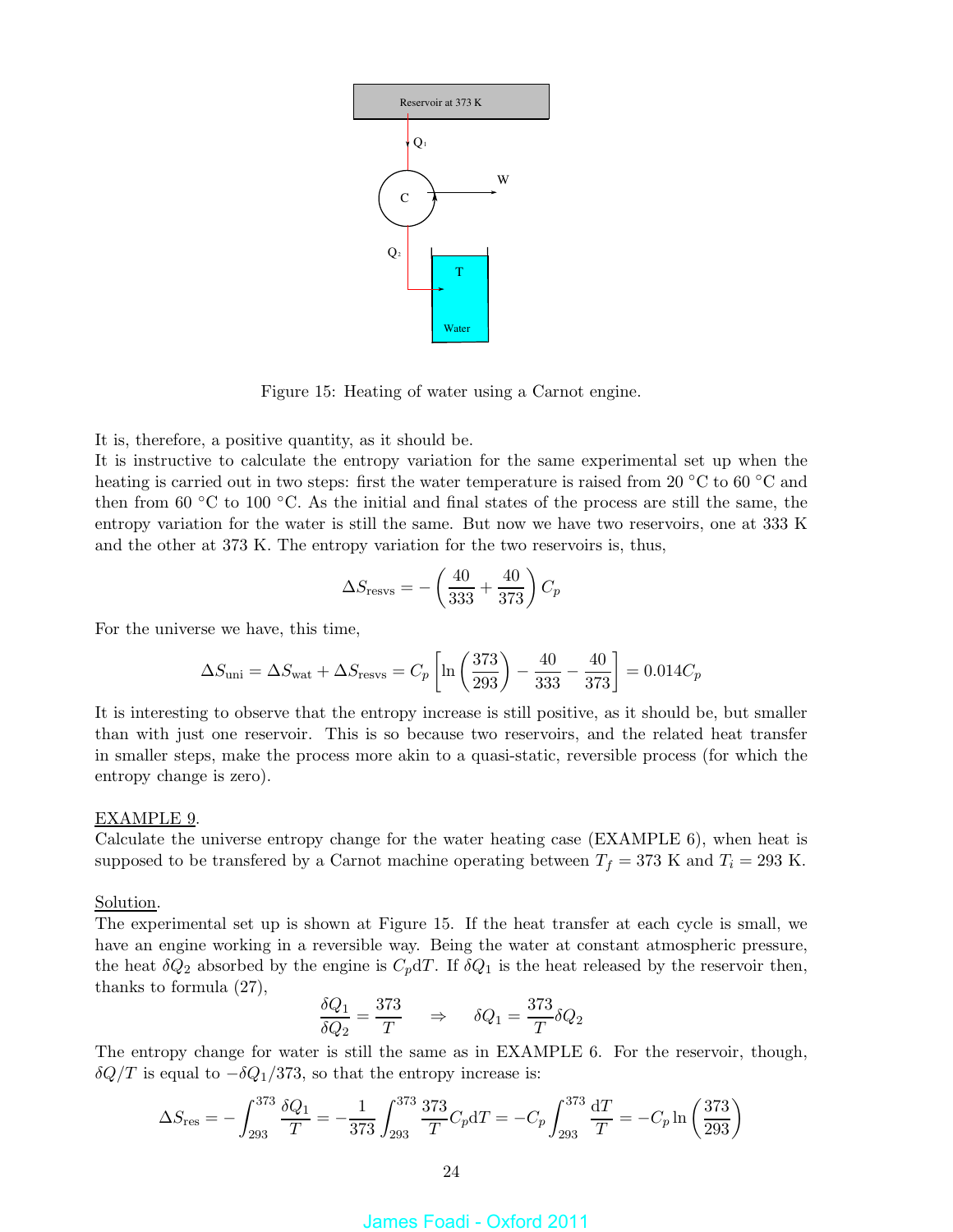For the universe the entropy variation will be:

$$
\Delta S_{\text{uni}} = \Delta S_{\text{wat}} + \Delta S_{\text{res}} = C_p \ln \left( \frac{373}{293} \right) - C_p \ln \left( \frac{373}{293} \right) = 0
$$

There is no entropy increase as, in this case, the heating is performed reversibly by a Carnot engine.

# 11 The central equation of Thermodynamics

The first law in infinitesimal form was given in equation (5):

$$
dU = \delta Q + \delta W
$$

We also know (from equation (6)), that  $\delta W = -p dV$  for a reversible mechanical work. For the same reversible process we can, in addition, write  $\delta S = \delta Q/T$ . Thus, in this case, the first law is written as:

$$
dU = TdS - p dV
$$

We can extend the previous relation to irreversible processes as well, because it is exclusively formed by state functions. The following relation,

$$
TdS = dU + p dV \tag{35}
$$

is, thus, known as the central equation of Thermodynamics because in encompasses first and second laws of Thermodynamics (containing the entropy), and it is valid for both reversible and irreversible processes.

### EXAMPLE 10.

Determine the entropy for a mole of ideal gas.

#### Solution.

For an ideal gas the internal energy is a function of temperature only,  $U = U(T)$ , therefore:

$$
C_V = \left(\frac{\partial U}{\partial T}\right)_V = \frac{\mathrm{d}U}{\mathrm{d}T}
$$

and  $dU = C_V dT$ . The central equation of Thermodynamics will, accordingly, be written in the following way:

$$
T\mathrm{d}S = C_V\mathrm{d}T + p\mathrm{d}V
$$

For one mole of ideal gas the equation of state reads,  $pV = RT$ , from which  $p = RT/V$ . With this substitution we have:

$$
T\mathrm{d}S = C_V\mathrm{d}T + RT\frac{\mathrm{d}V}{V}
$$

or,

$$
dS = C_V \frac{dT}{T} + R \frac{dV}{V}
$$

Integrating this expression we obtain, finally,

$$
S = C_V \ln(T) + R \ln(V) + S_0
$$

where  $S_0$  is an arbitrary constant (entropy differences are what is measured experimentally).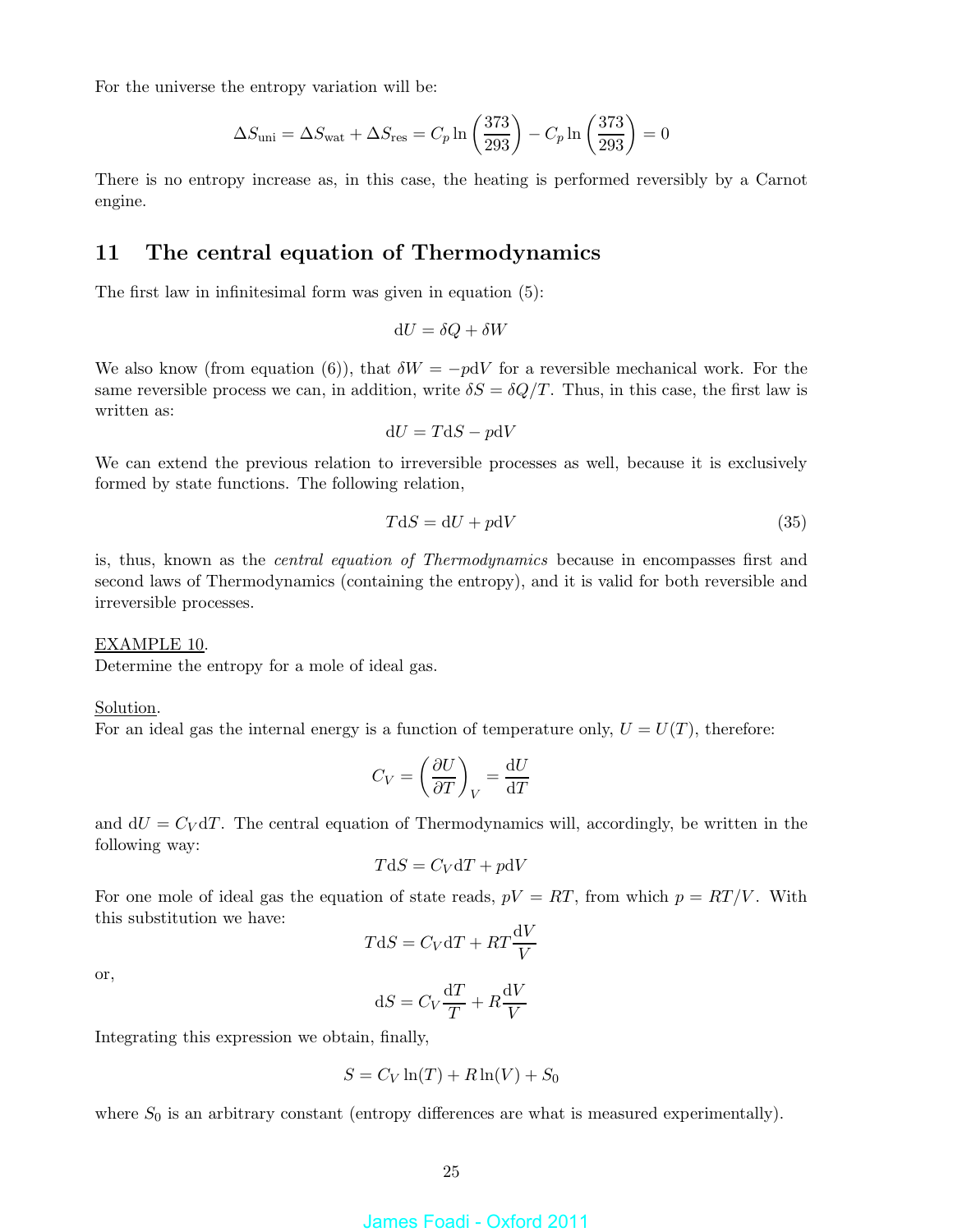# 12 Thermodynamic potentials and Maxwell relations

We have introduced several physical quantities which are generally used in Thermodynamics, like for instance the internal energy  $U$  or the entropy  $S$ . We could certainly investigate many thermodynamic phenomena just using what we have introduced so far. But as Thermodynamics is a very general science that can be applied to different fields, people have found it convenient to work with additional quantities, like the enthalpy or the free energy. In this section we would like to introduce, explain and work out with what are generally called thermodynamic potentials: the enthalpy  $(H)$ , the free energy  $(F)$  and the Gibbs function  $(G)$ . The internal energy is included among the potentials and we will start from it to find the first of four relations known as *Maxwell* relations.

The central equation of Thermodynamics can be re-written as,

$$
dU = TdS - pdV \tag{36}
$$

The presence in the above expression of the differentials  $dS$  and  $dV$  means that U can be thought as a function of S and V:  $U = U(S, V)$ . We can, therefore, express the differential dU with the general expression:

$$
dU = \left(\frac{\partial U}{\partial S}\right)_V dS + \left(\frac{\partial U}{\partial V}\right)_S dV
$$

A comparison of this last expression with equation (36) yields:

$$
T = \left(\frac{\partial U}{\partial S}\right)_V , \quad p = -\left(\frac{\partial U}{\partial V}\right)_S
$$
 (37)

Also, given that  $dU$  is an exact differential, the following condition holds:

$$
\left(\frac{\partial T}{\partial V}\right)_S = -\left(\frac{\partial p}{\partial S}\right)_V\tag{38}
$$

The above condition is the *first Maxwell relation*. Let us proceed now to the second relation and the concept of enthalpy. *Enthalpy* is a state function defined as:

$$
H = U + pV \tag{39}
$$

If we differentiate the above expression, obtain:

$$
dH = dU + Vdp + pdV
$$

But, from (36),  $dU + pdV = TdS$ . Thus:

$$
dH = TdS + Vdp \tag{40}
$$

So, now we have a function of the two variables S and p,  $H = H(S, p)$ . For the differential we would generally write:

$$
dH = \left(\frac{\partial H}{\partial S}\right)_p dS + \left(\frac{\partial H}{\partial p}\right)_S dp
$$

A comparison of this expression and (40) leads to:

$$
T = \left(\frac{\partial H}{\partial S}\right)_p , \quad V = \left(\frac{\partial H}{\partial p}\right)_S
$$
 (41)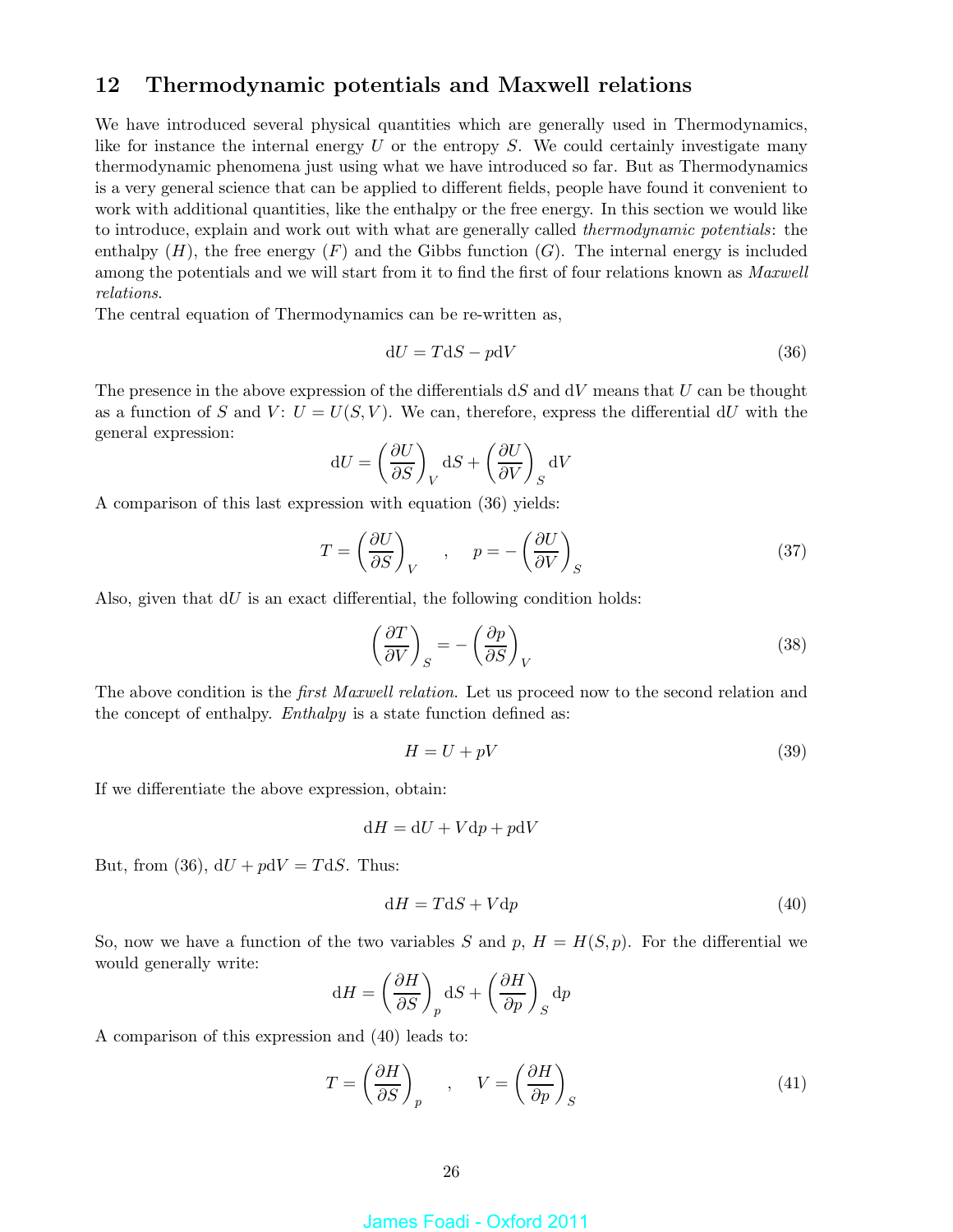Again, given that  $dH$  is an exact differential, the following condition, known this time as second Maxwell relation, holds:

$$
\left(\frac{\partial T}{\partial p}\right)_S = \left(\frac{\partial V}{\partial S}\right)_p\tag{42}
$$

To derive the second Maxwell relation we have essentially acted analogously to what done for deriving the first Maxwell relation. The only difference is that to derive the first relation the accent is set on the internal energy, while for the second relation the enthalpy plays the more decisive role. But: what is enthalpy? Consider a transformation carried out at constant pressure. In this case equation (40) gives  $dH = TdS$ , because  $dp = 0$ . In a reversible reaction  $TdS$  equals the heat exchanged,  $\delta Q$ . Thus the enthalpy is equivalent to the heat exchanged in a reversible process at constant pressure:

 $dH = \delta Q$  in an isobaric and reversible process

Let us move on to the next thermodynamic potential, the free energy, known also as Helmholtz function  $F$ . This *free energy* is defined as:

$$
F = U - TS \tag{43}
$$

As done before, let us differentiate expression (43):

$$
\mathrm{d} F=\mathrm{d} U-S\mathrm{d} T-T\mathrm{d} S
$$

From (36) we derive  $dU - TdS = -p dV$ , therefore the previous expression can be re-written as,

$$
dF = -p dV - S dT \tag{44}
$$

In the equation just derived F is a function of V and T,  $F = F(V,T)$ . This means:

$$
dF = \left(\frac{\partial F}{\partial V}\right)_T dV + \left(\frac{\partial F}{\partial T}\right)_V dT
$$

A comparison of this last form with form (44) for the differential yields:

$$
p = -\left(\frac{\partial F}{\partial V}\right)_T, \quad S = -\left(\frac{\partial F}{\partial T}\right)_V
$$
\n(45)

Also, given that  $dF$  is an exact differential, the following condition holds:

$$
\left(\frac{\partial p}{\partial T}\right)_V = \left(\frac{\partial S}{\partial V}\right)_T\tag{46}
$$

conditions called the third Maxwell relation.

At this point, before proceeding to the last thermodynamic potential, it is appropriate to give some physical meaning to free energy. We can do this by considering the system depicted at Figure 16. This system is in contact with a reservoir at temperature  $T_0$ , from which it absorbs heat Q. System and reservoir are enclosed by a thermally insulated membrane, so that heat exchange with the rest of the universe does not occur, but this membrane is flexible i.e. it can expand and contract. In this way the system can perform work or work can be performed on the system. When the heat  $Q$  is absorbed by the system there is, as we know, an entropy change, both for the system and for the reservoir. Given that the system and reservoir are thermally insulated from the rest of the universe, the process is an adiabatic one and, therefore, the entropy change has to be positive or null:

$$
\Delta S + \Delta S_0 \ge 0
$$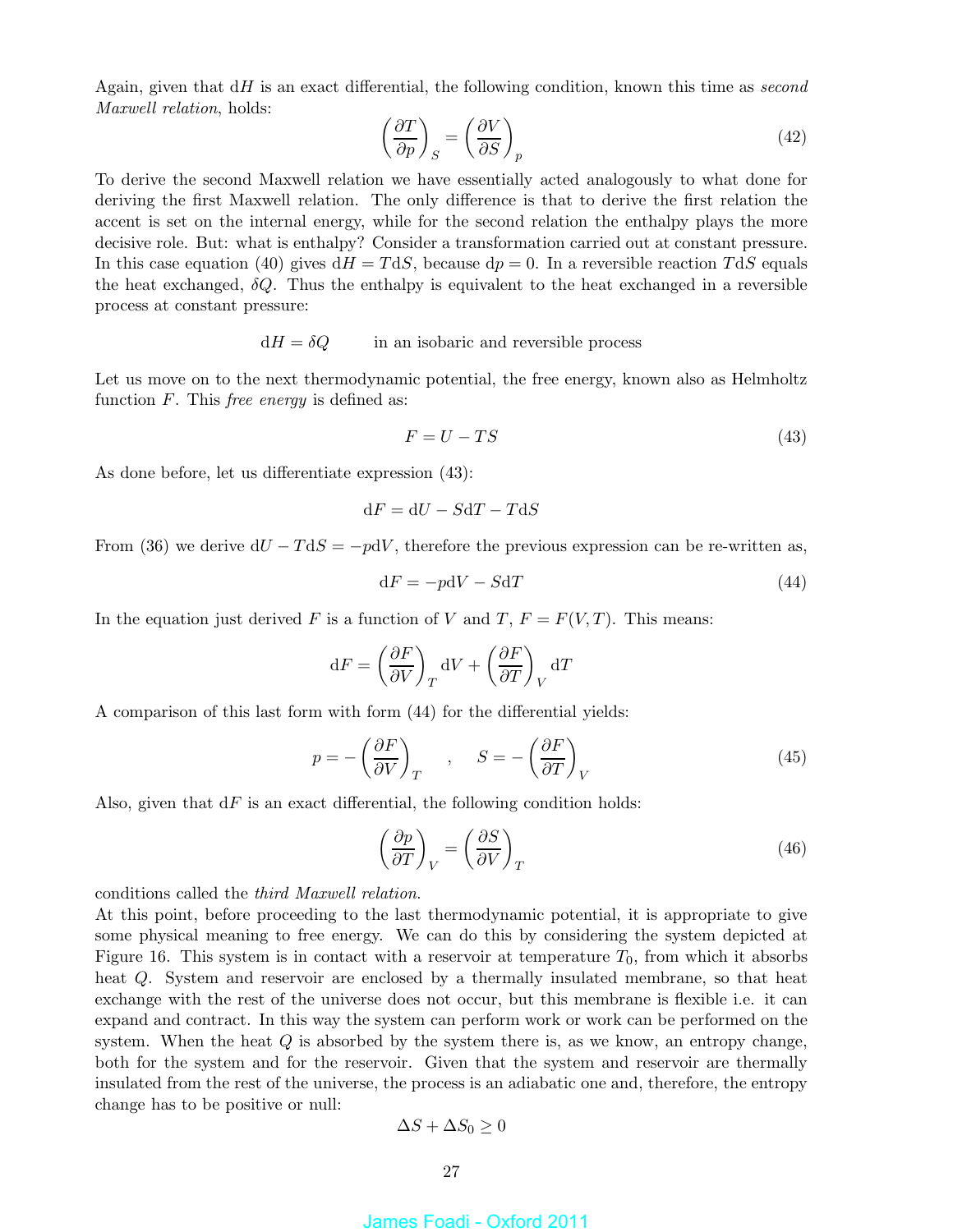

Figure 16: The system and reservoir illustrated in this picture are thermally isolated from the rest of the universe by a membrane. This is not a rigid wall, but flexible enough to allow the system to perform work.

where  $\Delta S$  and  $\Delta S_0$  are the entropy change for the system and reservoir respectively. The reservoir loses heat Q and its temperature is unchanged during the whole process; its entropy change is, thus,  $\Delta S_0 = -Q/T_0$ . The above expression is consequently turned into the following one:

$$
\Delta S - \frac{Q}{T_0} \ge 0
$$

or,

$$
Q - T_0 \Delta S \le 0
$$

In order to replace Q in the inequality just obtained we can make use of the first law which, for the system here described, reads  $\Delta U = Q - W$ . Thus  $Q = \Delta U + W$  is replaced in the inequality, which is transformed into:

$$
\Delta U + W - T_0 \Delta S \le 0
$$

Now, the change in free energy,  $U - TS$ , for this process is  $\Delta F = \Delta U - \Delta (TS) = \Delta U - T_0 \Delta S$ , because the temperature of the system at the beginning and the end is  $T_0$ . The inequality can, thus, be re-written as,

$$
\Delta(U - TS) + W \le 0 \quad \Rightarrow \quad \Delta F + W \le 0
$$

We have reached an important conclusion:

$$
W \le -\Delta F,\tag{47}
$$

that can be summarized with the following words:

### in a process in which the initial and final temperature is the same as the surroundings, the maximum work obtainable is equal to the decrease in free energy

In simpler words we can qualitatively link free energy to available work. The last potential to be described is the *Gibbs function*. This is defined in the following way:

$$
G = H - TS \tag{48}
$$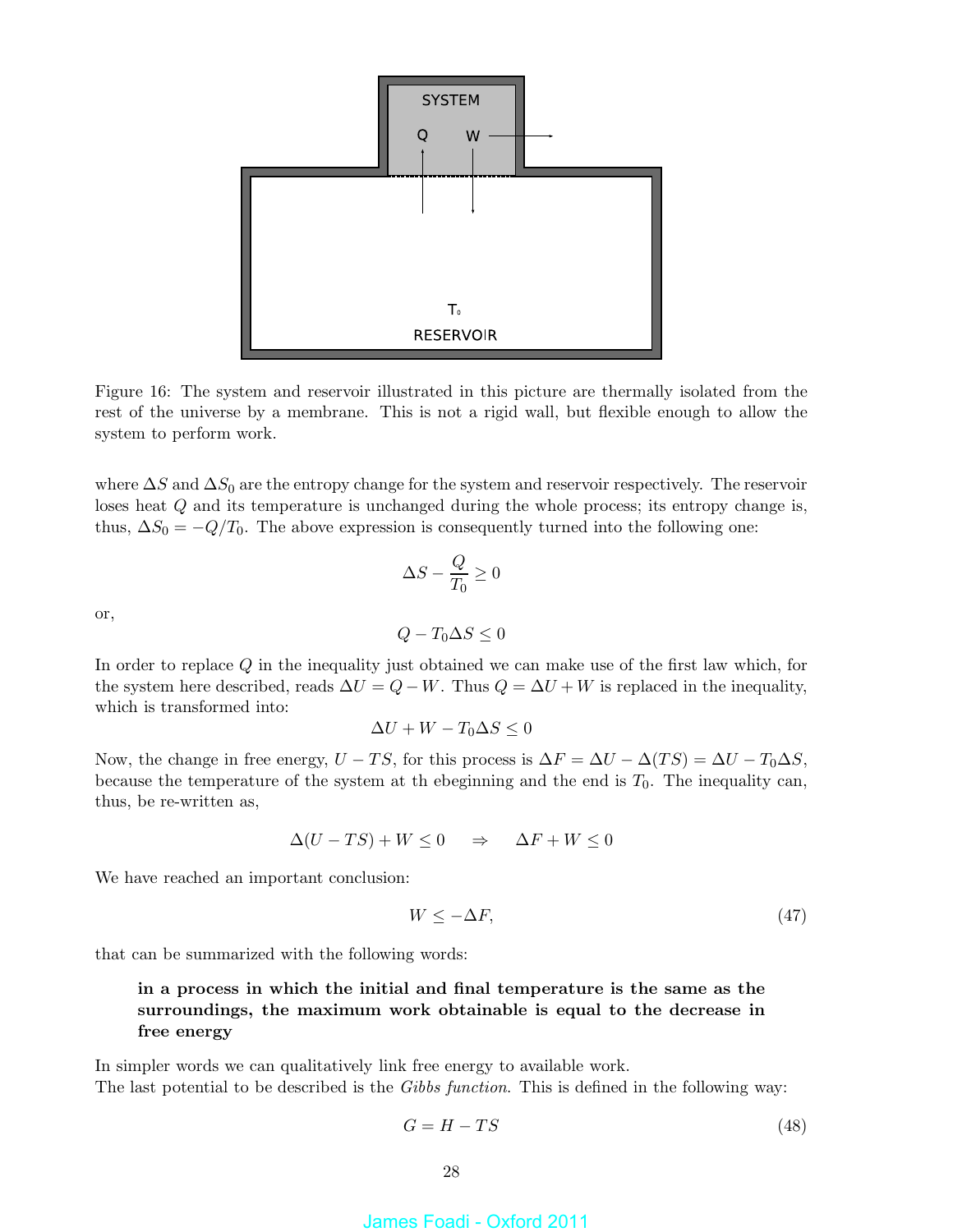| U | $\frac{\partial T}{\partial V}$<br>S                | $\frac{\partial p}{\partial S}$       |
|---|-----------------------------------------------------|---------------------------------------|
| Η | $\frac{\partial T}{\partial p}$<br>$\boldsymbol{S}$ | $\frac{\partial V}{\partial S}$       |
| F | $\frac{\partial p}{\partial T}$                     | $\frac{\partial S}{\partial V}$<br>JΤ |
| G | $\partial T$<br>$\boldsymbol{p}$                    | $\frac{\partial S}{\partial n}$       |

Table 1: Maxwell thermodynamic relations.

As we are, by now, use to proceed let us differentiate equation (48):

$$
dG = dH - SdT - TdS
$$

Now,  $dH = d(U + pV) = dU + V dp + p dV$ . Thus:

$$
\mathrm{d} G=\mathrm{d} U+V\mathrm{d} p+p\mathrm{d} V-S\mathrm{d} T-T\mathrm{d} S
$$

From equation (36) we have  $dU = TdS - pdV$ . Replacing this in the above expression we are left with:

$$
dG = Vdp - SdT \tag{49}
$$

The differential expression (49) assumes  $G = G(p, T)$ . Through differentiation we, therefore, have:

$$
dG = \left(\frac{\partial G}{\partial p}\right)_T dp + \left(\frac{\partial G}{\partial T}\right)_p dT
$$

A comparison of this with (49) yields,

$$
V = \left(\frac{\partial G}{\partial p}\right)_T , S = -\left(\frac{\partial G}{\partial T}\right)_p
$$
 (50)

Furthermore, the condition for dG to be an exact differential leads to the *fourth Maxwell relation*:

$$
\left(\frac{\partial V}{\partial T}\right)_p = -\left(\frac{\partial S}{\partial p}\right)_T\tag{51}
$$

The four Maxwell relations have been tabulated together in Table (1) where, in the first column, the thermodynamic potential used to derive them is indicated.

# 13 A useful relation between  $\Delta F$  and  $\Delta G$

Free energy and Gibbs function are used quite often in practical calculations. In many cases these two quantities are used interchangeably without, in fact, fully justifying the approximation. There is, anyway, an immediate relation between free energy and Gibbs function variations, from which one can make up her mind whether to use one or the other. By definition:

$$
F=U-TS
$$

while,

$$
G = H - TS = U + pV - TS
$$

Therefore,

$$
G = F + pV
$$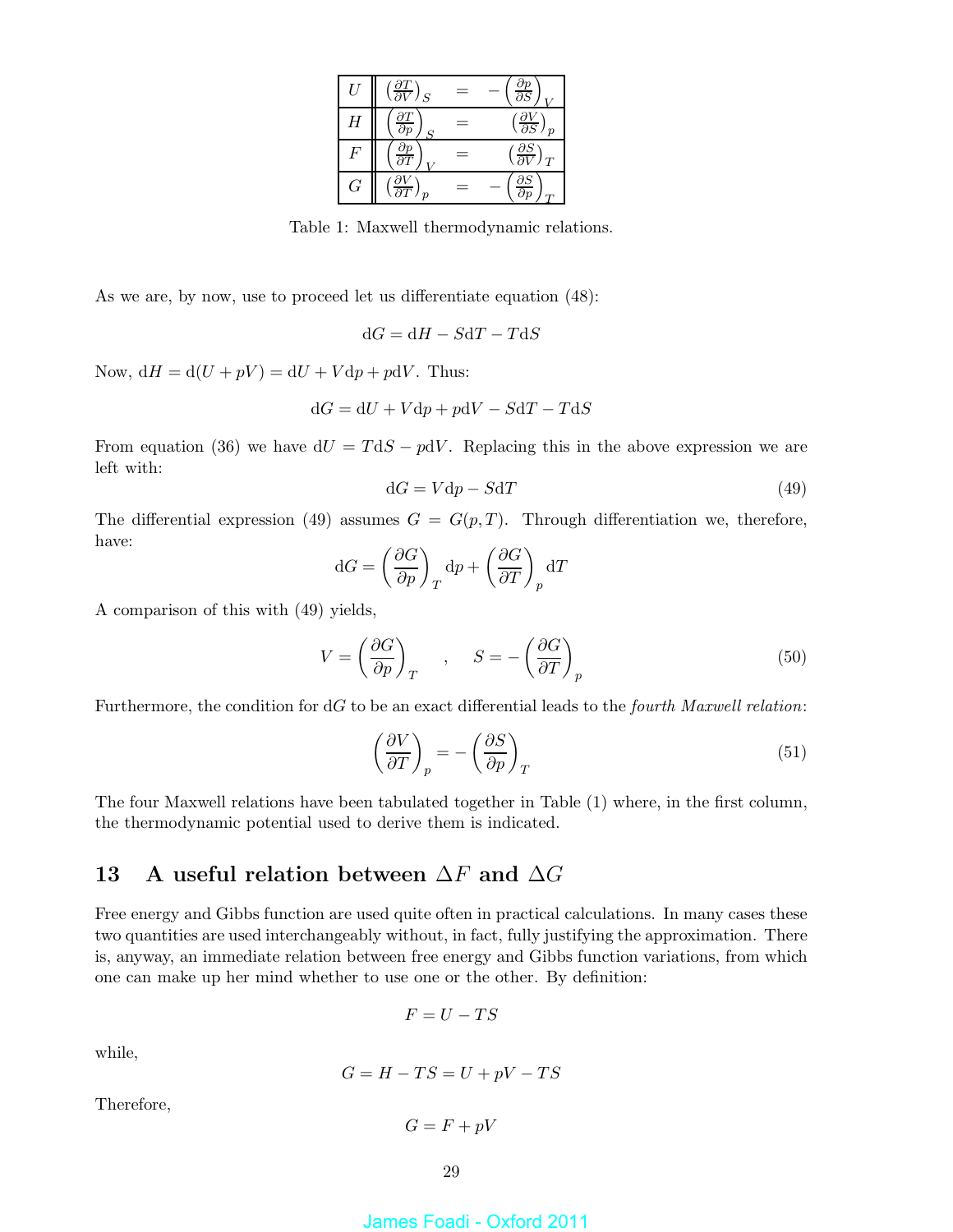Translating this last relation to the finite-difference counterpart we obtain the relation we were looking for:

$$
\Delta G = \Delta F + \Delta (pV) \tag{52}
$$

From  $(52)$  we understand, for instance, that if the variation in  $pV$  is small compared to the variation in free energy, then  $G$  can easily be approximated by  $F$  and vice-versa.